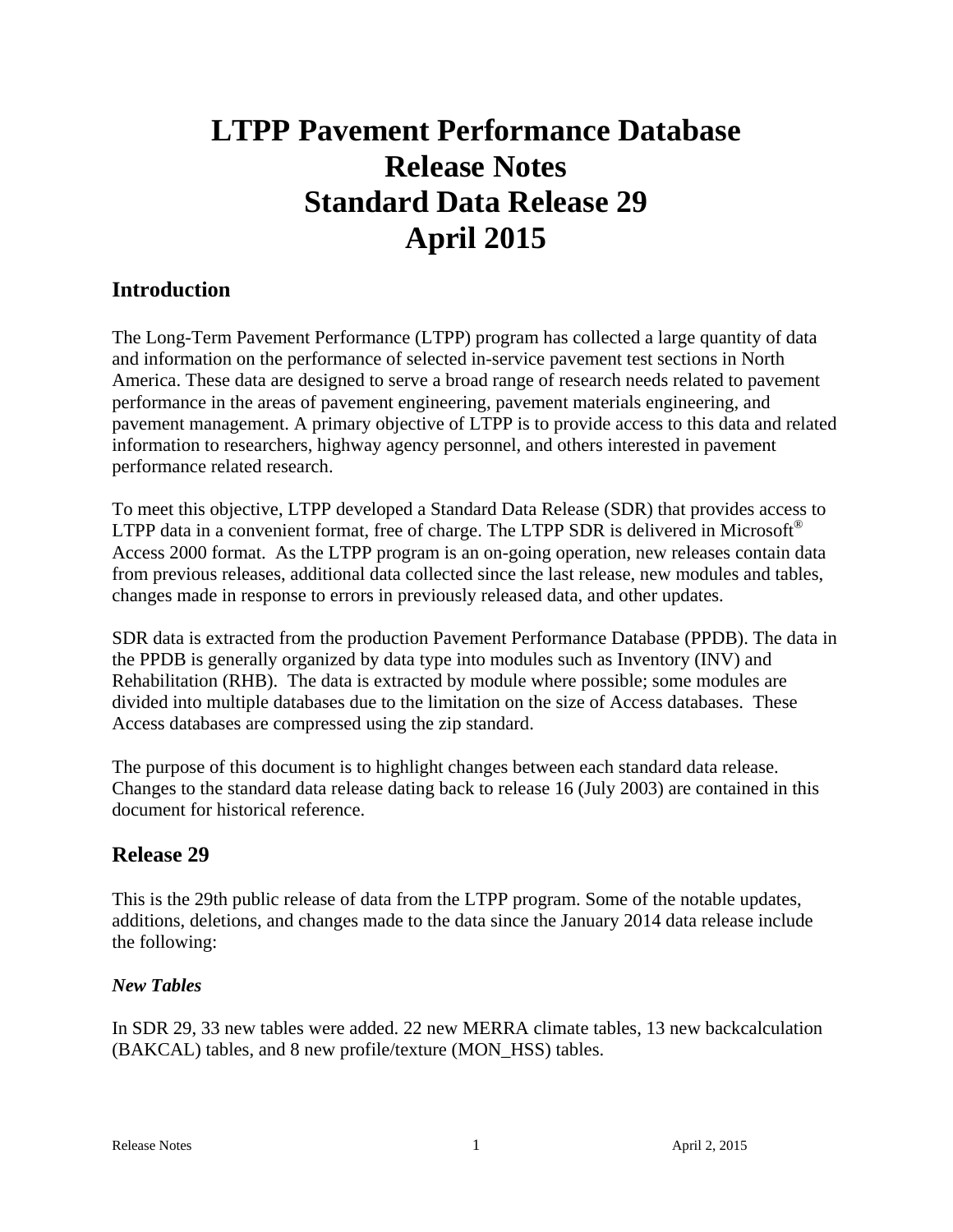#### *MERRA Tables*

The new MERRA tables contain climate data summaries from Modern-Era Retrospective Analysis for Research and Application (MERRA). This dataset provides continuous hourly precipitation, humidity, temperature, wind, and solar radiation estimates. Due to the size of the data, the hourly tables are not actually part of the SDR, but are included here because they will be made available to the user using other means.

The new tables are similar to the existing CLM VWS tables, which provide similar data from a different data set consisting of terrestrial observations. The new MERRA tables are:

- MERRA GRID ID: This table contains location, elevation and assignment of ID to each MERRA grid centroid.
- MERRA HUMID DAY: This table contains humidity 2 meters above MERRA centroid by date.
- MERRA\_HUMID\_HOUR: This table contains humidity 2 meters above MERRA centroid by date and hour.
- MERRA HUMID MONTH: This table contains humidity 2 meters above MERRA centroid by year and month.
- MERRA\_HUMID\_YEAR: This table contains humidity 2 meters above MERRA centroid by year.
- MERRA\_PRECIP\_DAY: This table contains precipitation at MERRA cell centroid by date.
- MERRA PRECIP HOUR: This table contains precipitation at MERRA cell centroid by date and hour.
- MERRA\_PRECIP\_MONTH: This table contains precipitation at MERRA cell centroid by year and month.
- MERRA\_PRECIP\_YEAR: This table contains precipitation at MERRA cell centroid by year.
- MERRA SITE LINK: This table contains assignment of test sections to MERRA cells.
- MERRA SOLAR DAY: This table contains solar radiation and cloud cover at MERRA cell centroid by date.
- MERRA SOLAR HOUR: This table contains solar radiation and cloud cover at MERRA cell centroid by date and hour.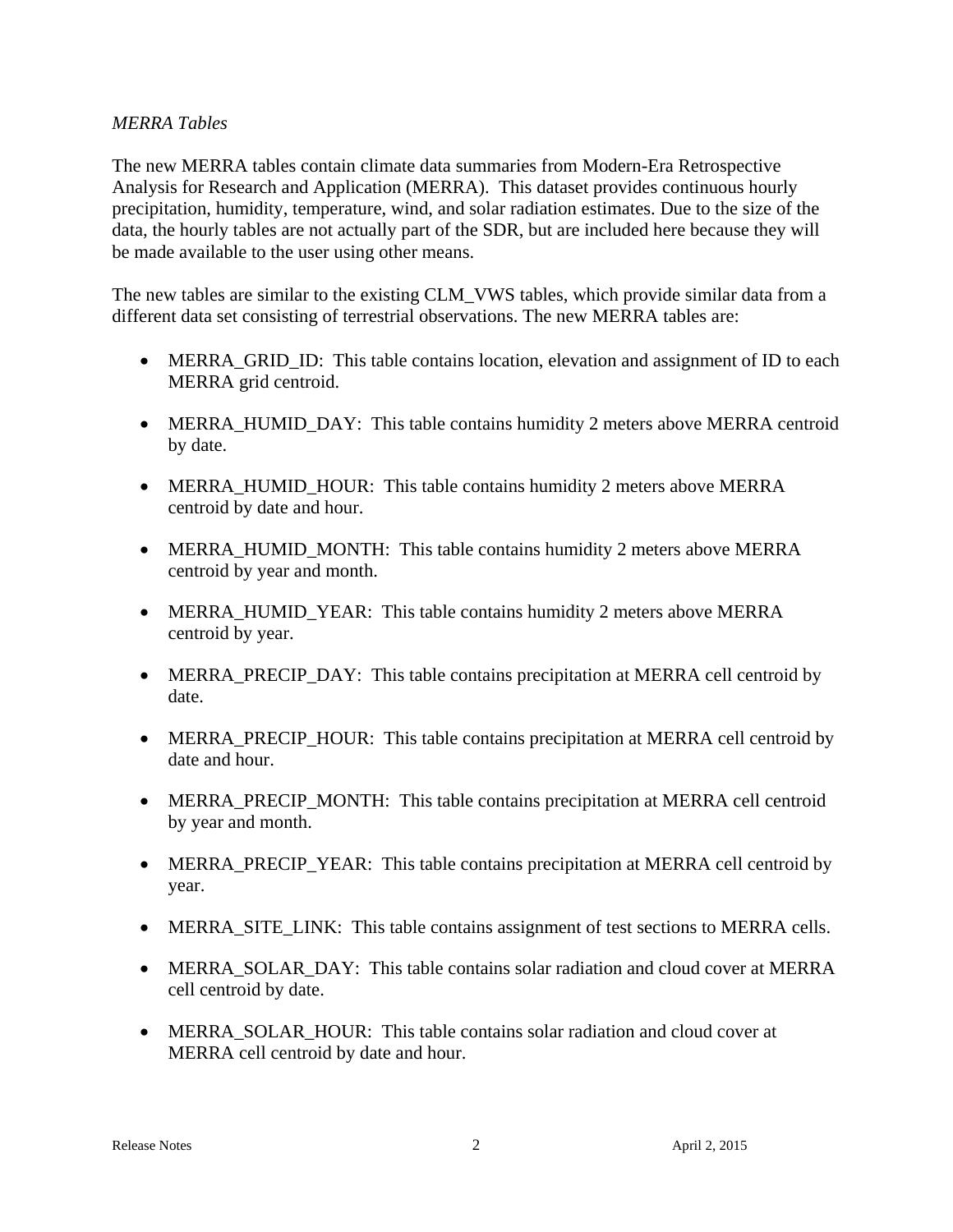- MERRA SOLAR MONTH: This table contains solar radiation and cloud cover at MERRA cell centroid by year and month.
- MERRA SOLAR YEAR: This table contains solar radiation and cloud cover at MERRA cell centroid by year.
- MERRA TEMP DAY: This table contains air temperature 2 meters above MERRA cell centroid elevation by date.
- MERRA\_TEMP\_HOUR: This table contains air temperature 2 meters above MERRA cell centroid by date and hour.
- MERRA\_TEMP\_MONTH: This table contains air temperature 2 meters above MERRA cell centroid elevation by year and month.
- MERRA\_TEMP\_YEAR: This table contains air temperature 2 meters above MERRA cell centroid elevation by year.
- MERRA\_WIND\_DAY: This table contains wind 2 meters above MERRA cell centroid by date.
- MERRA\_WIND\_HOUR: This table contains wind at MERRA cell centroid by date and hour.
- MERRA\_WIND\_MONTH: This table contains wind 2 meters above MERRA cell centroid by year and month.
- MERRA WIND YEAR: This table contains wind 2 meters above MERRA cell centroid by year.

# *BAKCAL Tables*

The new BAKCAL tables contain backcalculation information for deflection data sets in the MON DEFL tables. These tables nominally replace the MON DEFL FLX and MON\_DEFL\_RGD tables, which were last available in Release 20.0. The new BAKCAL tables are:

- BAKCAL\_BASIN: This table contains identifying information for each deflection basin used in the backcalculation process.
- BAKCAL\_BEST\_FIT\_BASIN\_LAYER: This table contains best fit backcalculation modulus values for each deflection basin. This table only has information for PCC surfaced sections only.
- BAKCAL\_BEST\_FIT\_BASIN\_MASTER: This table contains backcalculation fit and quality measures for each deflection basin.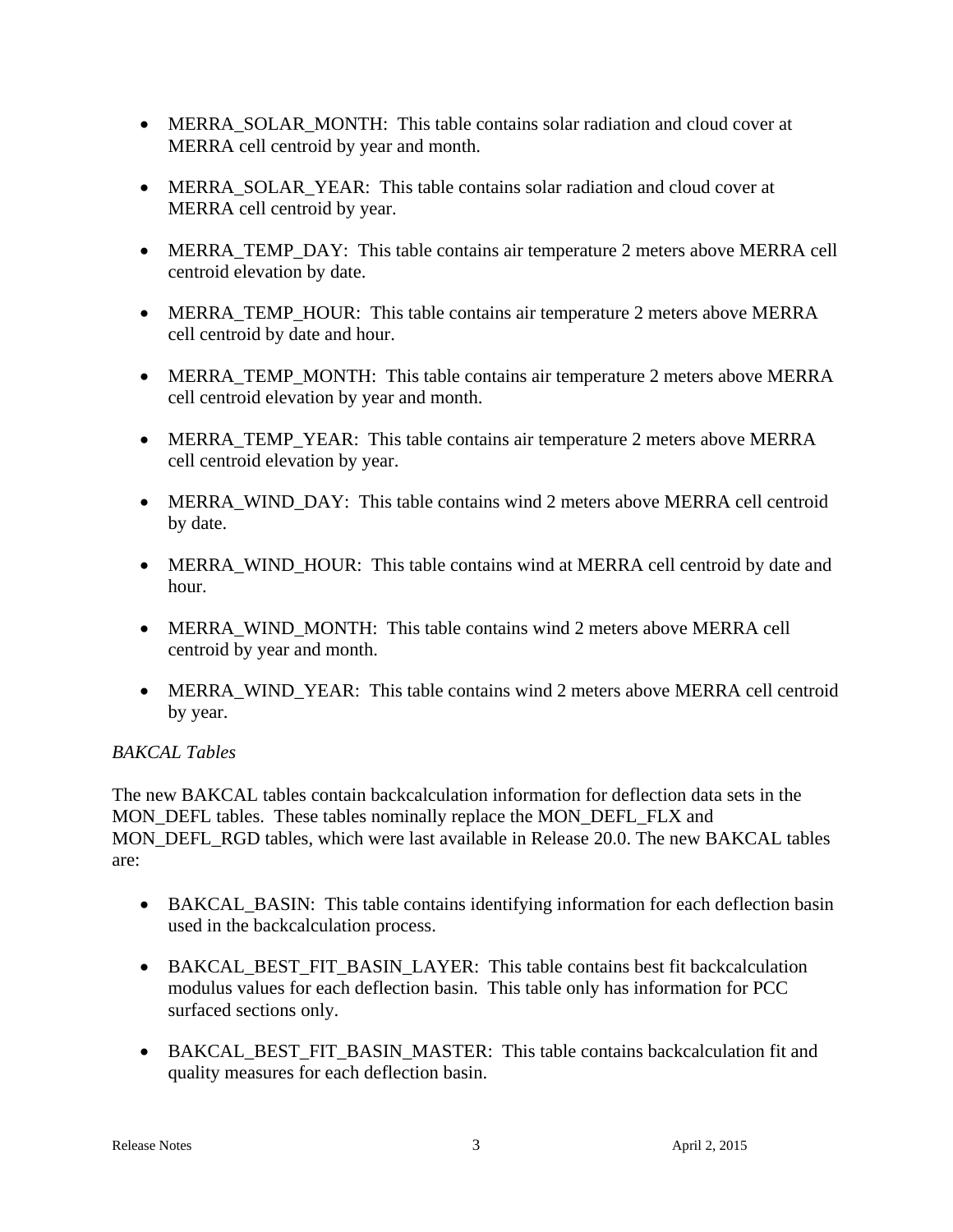- BAKCAL BEST FIT LAYERS: This table contains layer thicknesses used calculation of layer modulus values using the BEST FIT procedure.
- BAKCAL BEST FIT SECTION LAYER: This table contains best fit backcalculated modulus values for each FWD pass. This table only has information for PCC surfaced sections only.
- BAKCAL\_BEST\_FIT\_SECTION\_MASTER: This table contains best-fit backcalculation quality measures and other non-layer specific information for each FWD pass. This table only has information for PCC surfaced sections only.
- BAKCAL\_LAYER\_LINK: This table contains mapping of backcalculation layers to the current TST\_L05B layering structure.
- BAKCAL\_MODULUS\_BASIN\_LAYER: This table contains backcalculated modulus values for each measured deflection basin.
- BAKCAL\_MODULUS\_BASIN\_MASTER: This table contains backcalculation fit and quality measures for each deflection basin.
- BAKCAL MODULUS SECTION LAYER: This table contains backcalculated modulus values averaged for each FWD pass.
- BAKCAL\_MODULUS\_SECTION\_MASTER: This table contains backcalculation quality and fitment information applicable to a given FWD pass.
- BAKCAL PASS: This table contains identifying information for each FWD pass used in the backcalculation process.
- BAKCAL\_STRUCTURE\_LAYERS: This table contains layer thicknesses used for backcalculation of layer modulus values.

# *MON\_HSS Tables*

The new MON\_HSS tables contains information from the new longitudinal profile/texture units, as well as all of the data that was previously in MON\_PROFILE\_MASTER and MON\_PROFILE\_DATA. The new tables are:

- MON\_HSS\_PROFILE\_ELEVATION\_150: This table contains high speed survey profile elevation data at 150mm or 152.4mm intervals.
- MON HSS PROFILE ELEVATION 25: This table contains high speed survey profile elevation data at 25mm or 25.4mm intervals.
- MON\_HSS\_PROFILE\_SECTION: This table contains high speed survey section level profile computed parameters and statistics based on 150 mm interval data.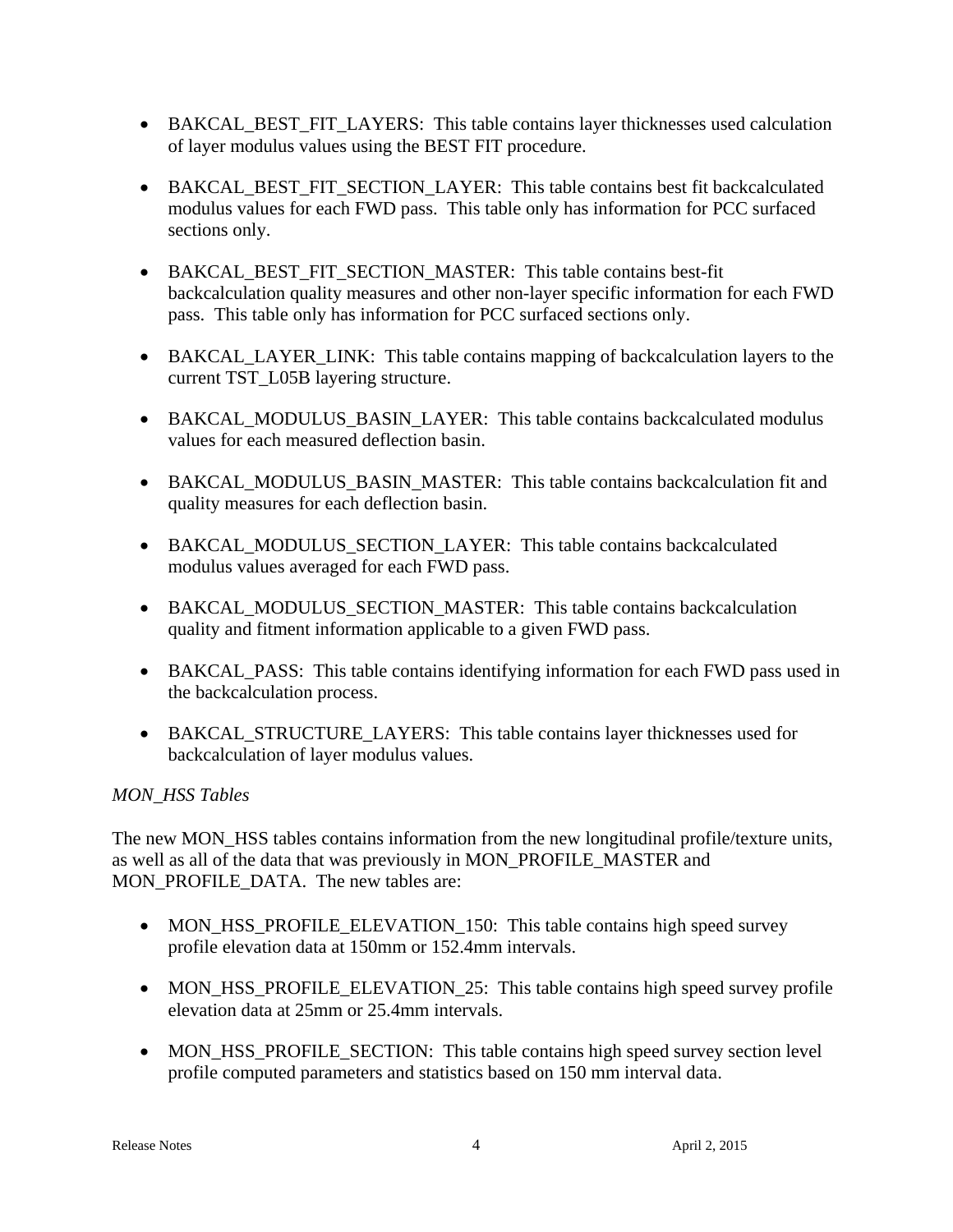- MON\_HSS\_RUN\_NO: This table contains identification of each high speed survey run made during each visit
- MON\_HSS\_TEXTURE\_SECTION: This table contains high speed survey section level texture computed parameters and statistics.
- MON HSS TEXTURE SEGMENT: This table contains high speed survey texture data for 100mm segments.
- MON\_HSS\_UNIT\_ID: This table contains high speed survey unit identification.
- MON HSS VISIT NO: This table contains Information related to each high speed survey site visit.

# *Tables Excluded*

MON\_PROFILE\_MASTER and MON\_PROFILE\_DATA are no longer part of the SDR. The information that was in these tables in now in the MON\_HSS series of tables.

MON\_HSS\_FAULT\_VALUES: This table has been added to the central database to store high speed survey fault data but has not yet been populated.

# *Other Notes*

SECTION\_COORDINATES has a new field for elevation. The ELEVATION field contains elevation derived from the coordinates.

MON\_DEFL\_LOC\_INFO has two new fields for location – LATITUDE and LONGITUDE. For this SDR, the fields exist but are not populated.

The structure of TST\_AC02 has been modified. The table previously had one BSG field that either contained a coated or uncoated value. The table now has BSG for uncoated values, and COATED\_BSG for coated values. This is now consistent with the data sheet.

# **Release 28**

In SDR 28 the Data Compilation View (DCV) tables were promoted from beta to full SDR table status. This includes the six new tables and the 18 tables that were included in SDR27 as beta.

# *New Tables and Table Name Changes*

Six new tables were added to the DCV module. All of these tables contain data combined from existing tables. Unlike the tables in most other PPDB modules, the tables in the DCV module do not have a module designation in the table names. These new tables are:

• MNT\_IMP\_SOURCE. This table contains the location of the detailed information for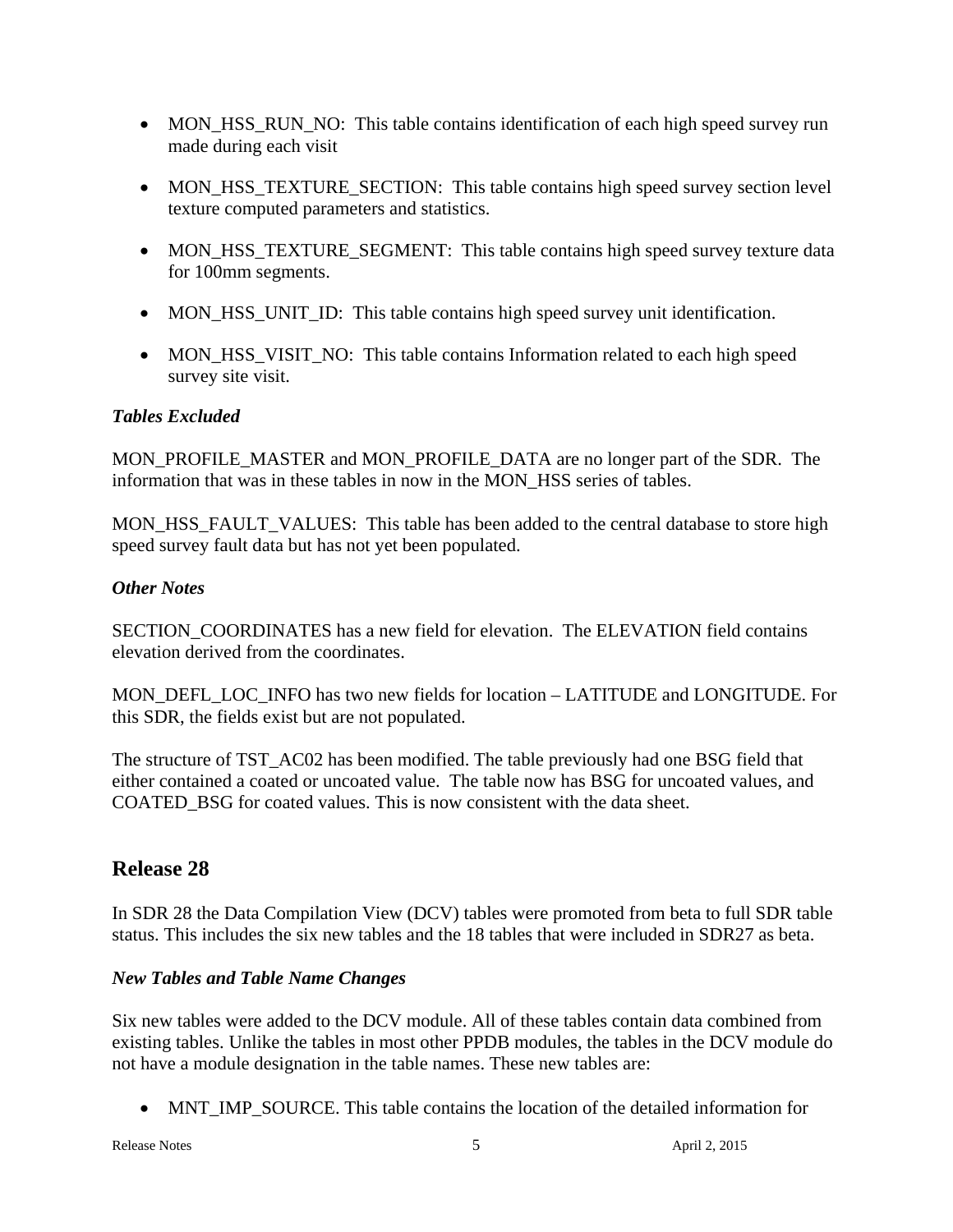those events included in MNT\_IMP. The source tables which contain available data from entries in the MNT\_IMP table include MNT\_ASPHALT\_CRACK\_SEAL, MNT\_ASPHALT\_PATCH, MNT\_ASPHALT\_SEAL, MNT\_GMG, MNT\_IMP, MNT\_PCC\_CRACK\_SEAL, MNT\_PCC\_FULL\_DEPTH, MNT\_PCC\_JOINT\_RESEAL, MNT\_PCC\_PART\_DEPTH, RHB\_MILL\_AND\_GRIND, SPS2\_PCC\_FULL\_DEPTH, SPS3\_CHIP, SPS3\_CRACK, SPS3\_SLURRY, SPS4\_CRACK\_SEAL\_GENERAL, SPS4\_PCC\_CRACK\_SEAL, SPS5\_AC\_PATCHES, SPS6\_DIAMOND\_GRIND, SPS6\_PCC\_CRACK\_SEAL, SPS6\_PCC\_FULL\_DEPTH, SPS6\_PCC\_JOINT\_RESEAL, SPS6\_PCC\_PART\_DEPTH, and SPS7\_MILLING tables.

- SECTION LAYOUT: This table contains section layout and location information. This table contains combined data from INV\_ID, INV\_GENERAL, SPS\_ID, SPS\_GENERAL, and SPS\_PROJECT\_STATIONS.
- SECTION STRUCTURE HISTORY: This table contains information on dates of structural changes to each section, including original construction, milling, overlays, and crack and seat events. It contains a mixture of data extracted from the EXPERIMENT\_SECTION, RHB\_IMP, SPS\_ID, INV\_AGE, and SECTION\_LAYER\_STRUCTURE tables.
- STABILIZATION\_DETAILS: This table contains information on stabilization types and quantities for unbound layers compiled from the INV\_STABIL, SPS1\_SUBGRADE\_PREP, SPS2\_SUBGRADE\_PREP, SPS8\_SUBGRADE\_PREP, and SPS9\_SUBGRADE\_PREP tables.
- SUBGRADE PROPERTIES. This table contains the physical properties of subgrade material. Contains data from INV\_SUBGRADE which has been expanded to the test section level. Data from the INV module does not include properties from test sections newly constructed after the start of the LTPP program in 1987.
- UNBOUND\_LAYER\_PROPERTIES**.** This table contains physical properties of unbound layers expanded to test section level from data contained in the INV\_UNBOUND table. Data in this table is constrained to that reported by participating highway agencies for pavement structures whose initial construction was completed prior to inclusions into the LTPP program.

# *Tables Excluded*

All tables included in SDR 27 are also included in SDR 28.

# *Other Notes*

The TST PC03 data has been updated with new information provided by the FHWA lab at Turner-Fairbanks Highway Research Center. The new data is primarily repeat tests on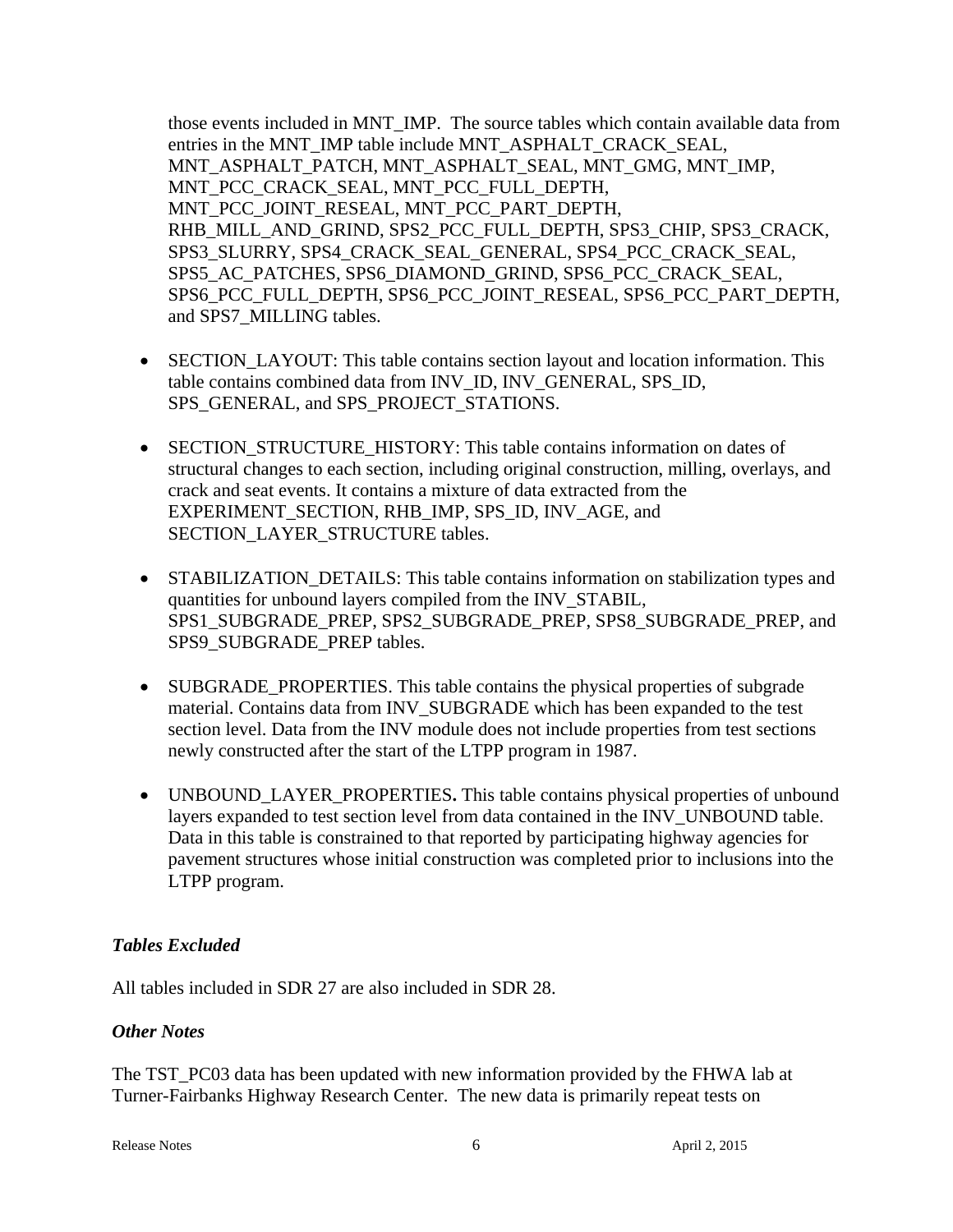previously tested PCC cores.

The DTE field in MON\_DEFL\_DROP\_DATA has been removed. This field was never populated. Load transfer efficiency calculations are provided in MON\_DEFL\_LTE.

The structure of SPSWIM\_VALIDATION\_INIT has been modified to include three new fields: OUT\_OF\_STUDY\_TPF, LAST\_FULL\_YEAR, and COMMENTS.

# **Release 27**

#### *New Tables and Table Name Changes*

In SDR 27, 33 new tables were added and seven existing tables were renamed. One new table was added for falling weight deflectometer (FWD) load transfer efficiency computations, 14 new tables for interpreted Dynamic Load Response (DLR) measurements, and 18 new tables that contain data combined from multiple existing tables. Seven of the existing DLR tables were renamed.

#### *FWD Load Transfer Efficiency*

One new table, MON\_DEFL\_LTE, was added to the FWD\_Data\_Without\_Drop\_Data database to contain the results of load transfer efficiency computations from FWD measurements at transverse joints and cracks on portland cement concrete pavement layers.

• MON\_DEFL\_LTE. This table contains load transfer efficiency computation from falling weight deflectometer measurements from the J4, J5, C4, and C5 LANE\_NO measurements at transverse joints/cracks on jointed and continuously reinforced portland cement concrete pavements. The LTE computation is not corrected for slab bending effects.

# *DLR Tables*

The new DLR tables are the reinterpreted data from Ohio, which were removed from SDR 26. Due to differences in the interpretation method and table restructuring, this data is being added back into the database using a table name format starting with DLR\_OH. The data tables containing DLR data from North Carolina that were retained in SDR 26 were renamed using a name format that begins with DLR\_NC to distinguish this data from the Ohio DLR data. The DLR module now contains the following tables:

- DLR\_NC\_LVDT\_CONFIG\_PCC. This table contains LVDT gauge settings and location information for North Carolina DLR tests.
- DLR\_NC\_LVDT\_TRACE\_SUM\_PCC. This table contains LVDT trace summary information developed using DLRCheck for North Carolina DLR tests.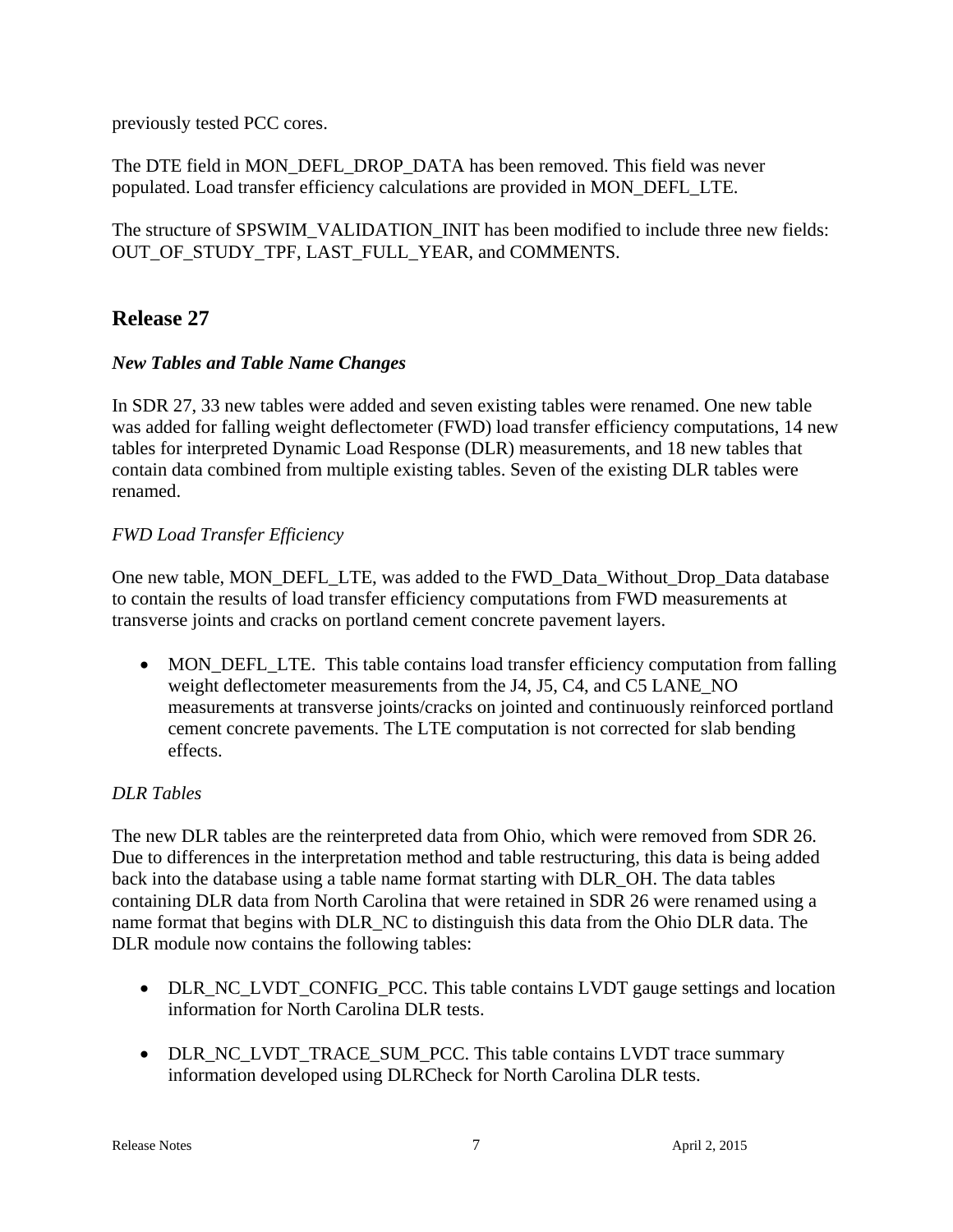- DLR\_NC\_MASTER\_PCC. This table contains North Carolina DLR site and instrumentation summary information for Dynamic Load Response on AC sections.
- DLR\_NC\_STRAIN\_CONFIG\_PCC. This table contains North Carolina DLR test sensor gauges - device, settings and location information.
- DLR\_NC\_STRAIN\_TRACE\_SUM\_PCC. This table contains North Carolina Data Load Response strain trace summary information.
- DLR\_NC\_TEST\_MATRIX. This table contains North Carolina Dynamic Load Response test matrix summary information.
- DLR\_NC\_TRUCK\_GEOMETERY. This table contains North Carolina Dynamic Load Response truck geometry summary information.
- DLR\_OH\_LVDT\_CONFIG\_AC. This table contains LVDT gauge configuration settings and location information for Ohio DLR AC test sections.
- DLR\_OH\_LVDT\_CONFIG\_PCC. This table contains gauge configuration settings and location information for Ohio DLR PCC test sections.
- DLR\_OH\_LVDT\_TRACE\_SUM\_AC. This table contains interpreted LVDT peak values from AC pavement measurements at the Ohio DLR test site.
- DLR\_OH\_LVDT\_TRACE\_SUM\_PCC. This table contains interpreted LVDT peak values from PCC pavement measurements at the Ohio DLR test site.
- DLR\_OH\_MASTER\_AC. This table contains site summary instrumentation measurement information for Ohio DLR AC sections.
- DLR\_OH\_MASTER\_PCC. This table contains site summary instrumentation measurement information for Ohio DLR PCC sections.
- DLR\_OH\_PRESSURE\_CONFIG\_AC. This table contains pressure gauge configuration settings and location information for Ohio DLR AC test sections.
- DLR\_OH\_PRESSURE\_TRACE\_SUM\_AC. This table contains interpreted pressure peak values from AC pavement measurements at the Ohio DLR test site.
- DLR\_OH\_STRAIN\_CONFIG\_AC. This table contains strain gauge configuration settings and location information for Ohio DLR AC test sections
- DLR\_OH\_STRAIN\_CONFIG\_PCC. This table contains strain gauge configuration settings and location information for Ohio DLR PCC test sections.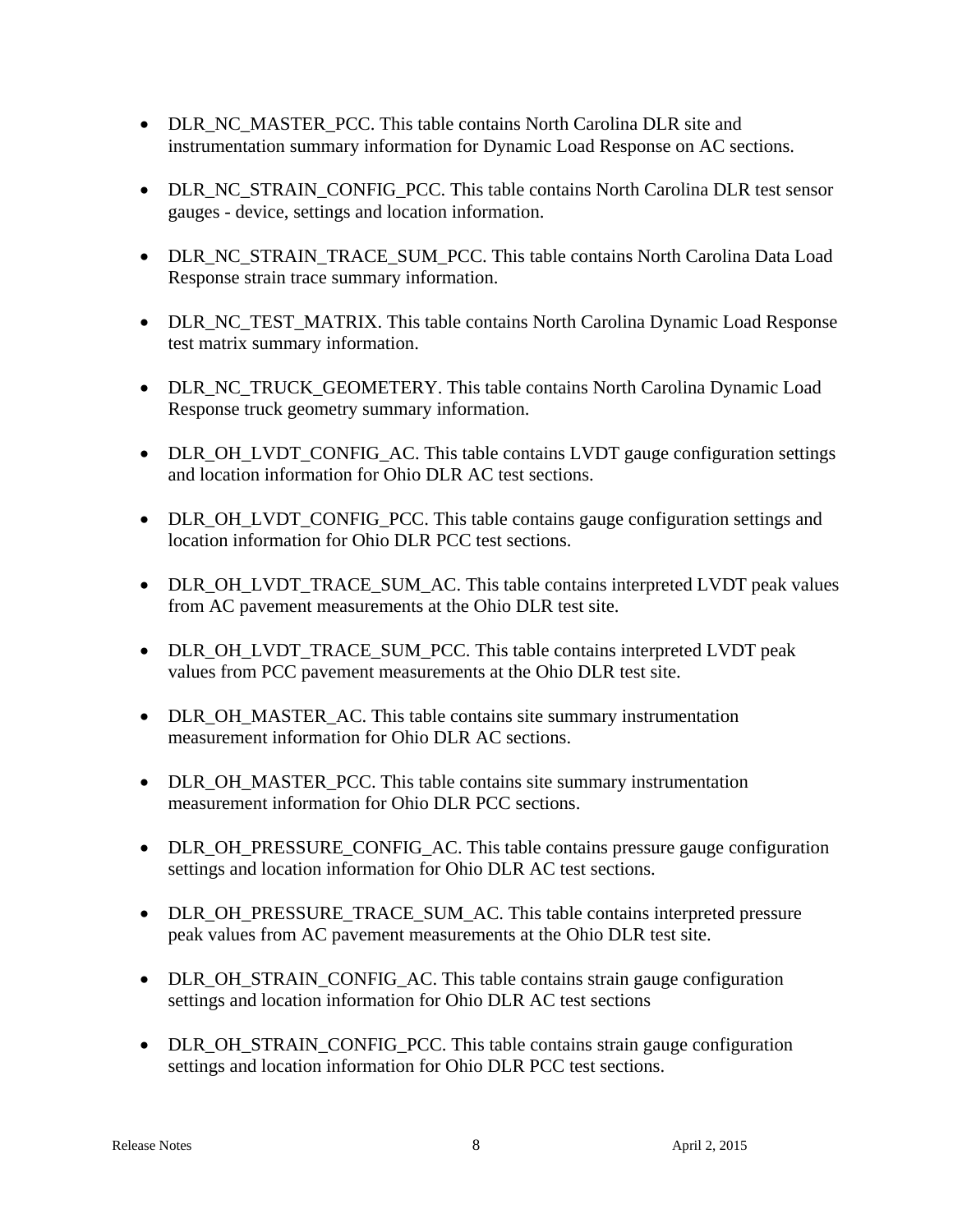- DLR\_OH\_STRAIN\_TRACE\_SUM\_AC. This table contains interpreted strain peak values from AC pavement measurements at the Ohio DLR test site.
- DLR\_OH\_STRAIN\_TRACE\_SUM\_PCC. This table contains interpreted strain peak values from PCC pavement measurements at the Ohio DLR test site.
- DLR\_OH\_TEST\_MATRIX. This table contains test matrix summary information for the Ohio DLR tests.
- DLR\_OH\_TRUCK\_GEOMETERY. This table contains Ohio load response truck geometry summary information.

# *Data Compilation Views*

The tables in the new Data Compilation View (DCV) module contain data compiled from other existing tables with the primary intent of reducing the number of tables a user needs to look at for similar types of data elements. In addition to combining data, these tables also expand linked and project level data to create individual test section level records. Coded values have been replaced with the code description to alleviate the need to perform the linking necessary to get those values otherwise. While this information is technically implemented as a "view" in database terminology, it is presented as tables in the SDR.

The tables in the DCV module are included in SDR 27 as a beta or trial release in the interest of receiving data user feedback. The module is being released as volume 2 in SDR 27 to indicate a separation from the other PPDB data tables. Unlike most other PPDB modules, the views do not have a module designation in the table names. The new tables in the DCV module are:

- AC\_AGG\_GRADATION. This table contains gradation information for aggregate used in AC mixtures. Contains data from INV\_GRADATION, RHB\_ACO\_AGGR\_PROP, RHB\_CMRAP\_COMBINED\_AGG, and RHB\_HMRAP\_COMBINED\_AGG.
- AC AGG PROP. This table contains physical properties of aggregate used in AC mixtures. Contains data from INV\_PMA, RHB\_ACO\_AGGR\_PROP, RHB\_CMRAP\_COMBINED\_AGG, RHB\_HMRAP\_COMBINED\_AGG, SPS1\_PMA\_AGGREGATE\_PROP, SPS2\_PMA\_AGGREGATE\_PROP, SPS8\_PMA\_AGGREGATE\_PROP, and SPS9\_PMA\_AGGREGATE\_PROP.
- AC\_ANTISTRIP. This table contains information on anti-stripping agents used in AC mixtures. Contains data from INV\_PMA\_ORIG\_MIX, RHB\_ACO\_MIX\_PROP, SPS1\_PMA\_MIXTURE\_PROP, SPS2\_PMA\_MIXTURE\_PROP, SPS8\_PMA\_MIXTURE\_PROP, and SPS9\_PMA\_MIXTURE\_PROP.
- AC\_BINDER\_PROP. This table contains properties of the binder used in AC mixtures. Contains data from INV\_PMA\_ASPHALT, RHB\_ACO\_PROP, SPS1\_PMA\_AC\_PROPERTIES, SPS8\_PMA\_AC\_PROPERTIES, and SPS9\_PMA\_AC\_PROPERTIES.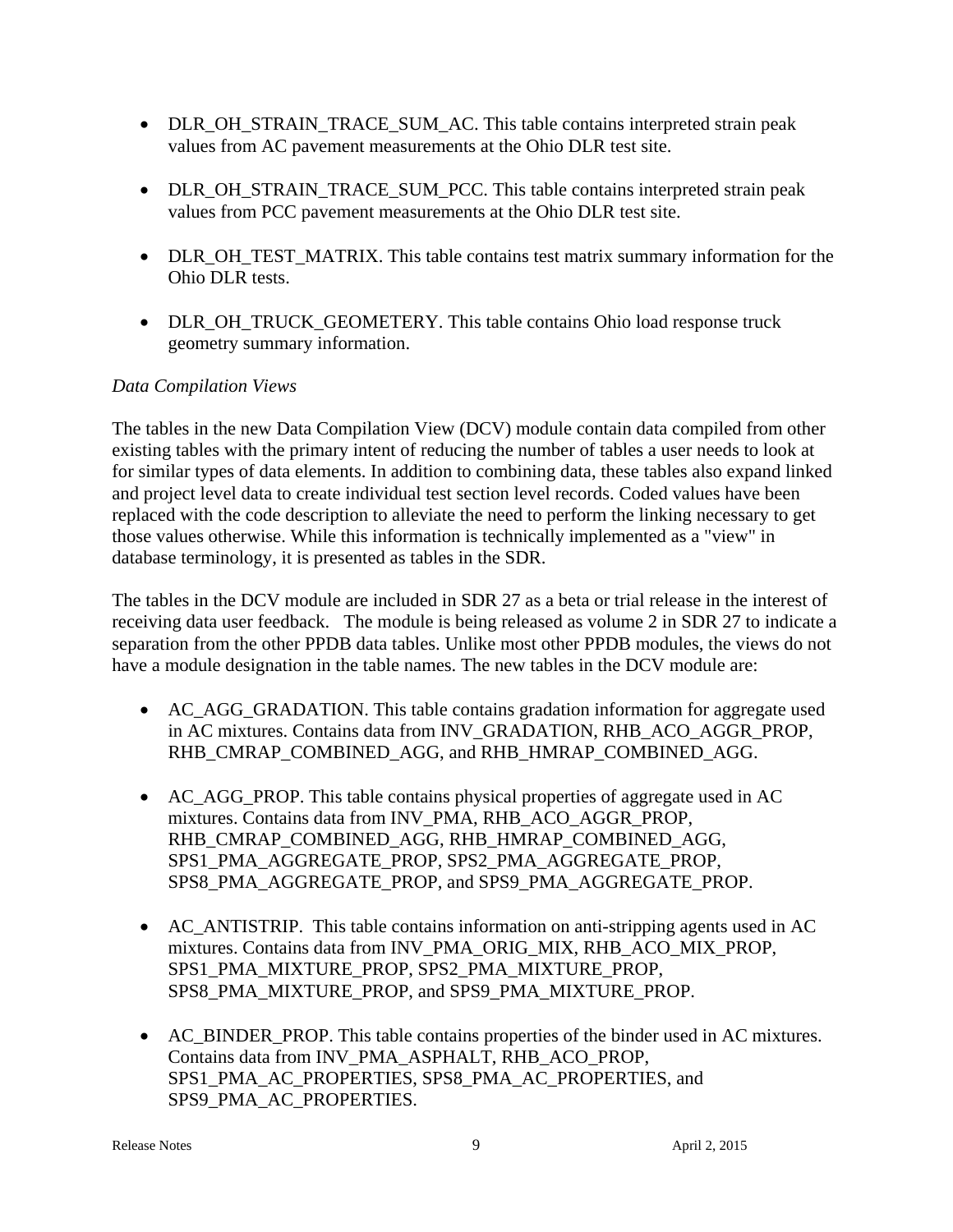- AC\_MIX\_PROP. This table contains AC Hveem and Marshall mixture information. Contains data from INV\_PMA\_ORIG\_MIX, RHB\_ACO\_LAB\_MIX, RHB\_CMRAP\_LAB\_MIX, RHB\_HMRAP\_LAB\_MIX, SPS1\_PMA\_MIXTURE\_PROP, SPS2\_PMA\_MIXTURE\_PROP, SPS8\_PMA\_MIXTURE\_PROP, SPS9\_PMA\_MIXTURE\_PROP, and SPS9\_PMA\_MIX\_DES\_PROP.
- AC MOISTURE SUSCEPTIBILITY. This table contains results from moisture susceptibility tests on AC samples. Contains data from INV\_PMA\_ORIG\_MIX and RHB\_ACO\_MIX\_PROP.
- AC\_VOLUMETRICS. This table contains volumetric properties of AC mixtures as reported by agencies. Contains data from INV\_PMA\_ORIG\_MIX, RHB\_ACO\_LAB\_MIX, RHB\_ACO\_MIX\_PROP, RHB\_CMRAP\_LAB\_MIX, RHB\_CMRAP\_MIX\_PROP, RHB\_HMRAP\_LAB\_MIX, RHB\_HMRAP\_MIX\_PROP, SPS1\_PMA\_MIXTURE\_PROP, SPS2\_PMA\_MIXTURE\_PROP, SPS8\_PMA\_MIXTURE\_PROP, SPS9\_PMA\_MIXTURE\_PROP, SPS9\_PMA\_MIX\_DES\_PROP, and SPS9\_SP\_PMA\_MIXTURE\_PROP.
- PCC\_ADMIXTURE. This table contains properties of admixtures used in PCC mixtures. Contains data from SPS8\_PCC\_MIXTURE\_DATA, SPS2\_PCC\_MIXTURE\_DATA, RHB\_PCCO\_MIXTURE, and INV\_ADMIX.
- PCC AGG GRADATION. This table contains gradation information for aggregate used in PCC mixtures. Contains data from INV\_GRADATION, RHB\_PCCO\_AGGR, SPS2\_PCC\_MIXTURE\_DATA, and SPS8\_PCC\_MIXTURE\_DATA.
- PCC AGG PROP. This table contains physical properties of aggregate used in PCC mixtures. Contains data from RHB\_PCCO\_AGGR, SPS2\_PCC\_MIXTURE\_DATA, SPS8\_PCC\_MIXTURE\_DATA, and INV\_PCC\_MIXTURE.
- PCC\_JOINT\_FORMING. This table contains methods used to create the joints on PCC layers. Contains data from RHB\_PCCO\_JOINT\_DATA, SPS8\_PCC\_JOINT\_DATA, SPS2\_PCC\_JOINT\_DATA, and INV\_PCC\_JOINT.
- PCC\_JOINT\_SEALANT. This table contains properties of joint sealants used during initial placement of PCC layers. Contains data from RHB\_PCCO\_JOINT\_DATA, SPS8\_PCC\_JOINT\_DATA, SPS2\_PCC\_JOINT\_DATA, and INV\_PCC\_JOINT.
- PCC JOINT SPACING. This table contains joint spacing used on PCC layers. Contains data from RHB\_PCCO\_JOINT\_DATA, SPS8\_PCC\_JOINT\_DATA, SPS7\_PCCO\_JOINT\_DATA, SPS2\_PCC\_JOINT\_DATA, and INV\_PCC\_JOINT.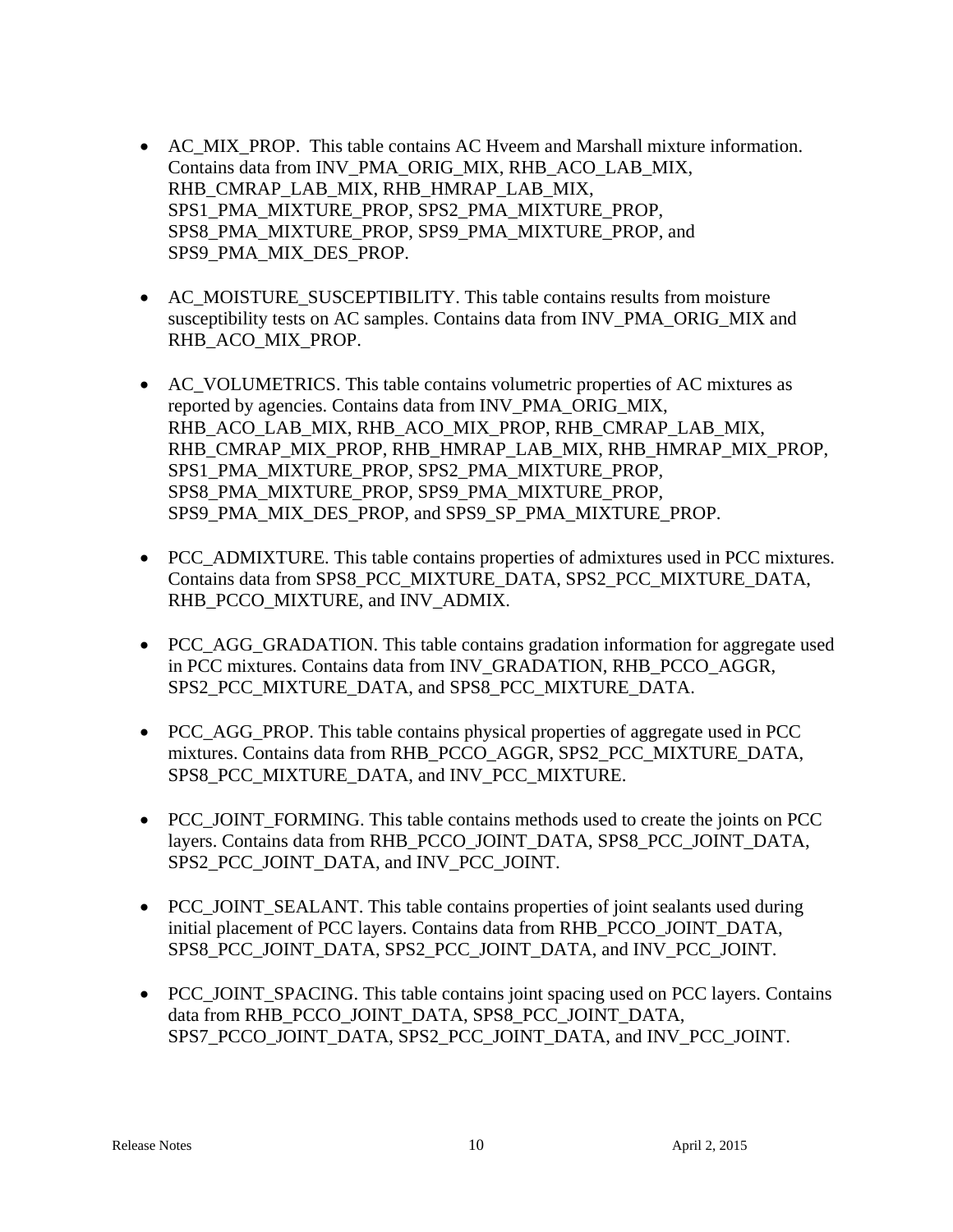- PCC LOAD TRANSFER. This table contains properties of load transfer devices used on PCC layers. Contains data from INV\_PCC\_JOINT, RHB\_PCCO\_JOINT\_DATA, SPS8\_PCC\_JOINT\_DATA, and SPS2\_PCC\_JOINT\_DATA.
- PCC\_MIX\_DESIGN. This table contains PCC mix design properties. Contains data from INV\_PCC\_MIXTURE, RHB\_PCCO\_MIXTURE, SPS2\_PCC\_MIXTURE\_DATA, and SPS8\_PCC\_MIXTURE\_DATA.
- PCC\_REINFORCING. This table contains physical properties of reinforcement used in PCC layers. Contains data from SPS2\_PCC\_STEEL, RHB\_PCCO\_STEEL, and INV\_PCC\_STEEL.
- PCC STRENGTH. This table contains strength properties of PCC layers. Contains data from RHB\_PCCO\_STRENGTH and INV\_PCC\_STRENGTH.
- PCC\_TIE\_BARS. This table contains properties of tie bars placed in PCC layers. Contains data from RHB\_PCCO\_JOINT\_DATA, SPS8\_PCC\_JOINT\_DATA, SPS2\_PCC\_JOINT\_DATA, and INV\_PCC\_JOINT.

# *Tables Excluded*

The only tables that were in SDR26 that will not be in SDR27 are the renamed DLR tables which contained data from North Carolina. The following tables will not be in SDR27 as a result of the renaming:

- DLR\_LVDT\_CONFIG\_PCC
- DLR\_LVDT\_TRACE\_SUM\_PCC
- DLR\_MASTER\_PCC
- DLR\_STRAIN\_CONFIG\_PCC
- DLR STRAIN TRACE SUM PCC
- DLR TEST MATRIX
- DLR TRUCK GEOMETERY

# *Other Notes*

The CLM\_VWS tables have been updated to include new weather stations, and climate information to 2013.

The TST\_PC03 data has again been updated with new information provided by the lab. The new data is primarily repeat tests on previously tested cores.

Some of the databases in the FWD drop data and profile data volumes had to be reorganized to keep within the 2 GB limit on MS Access databases.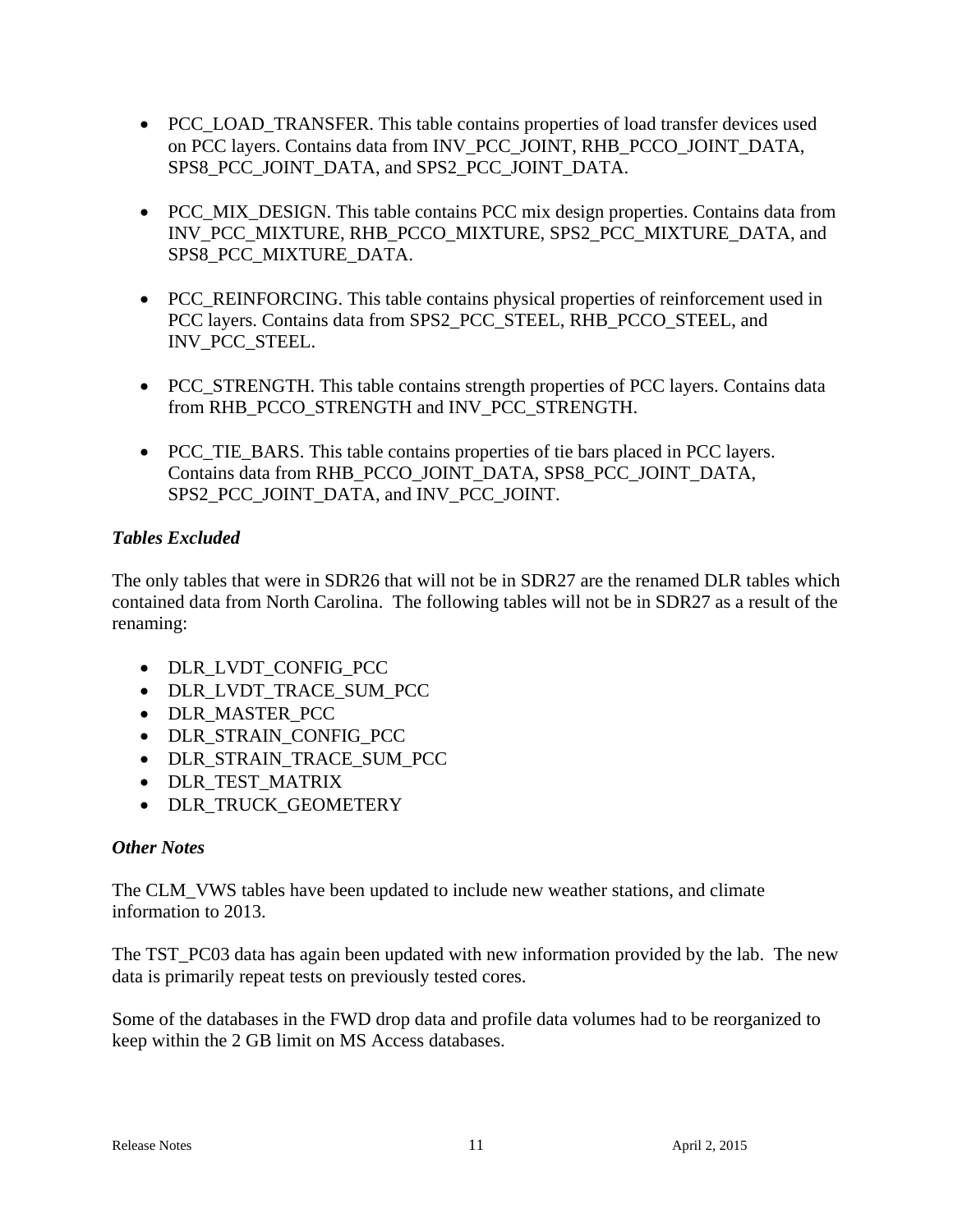# **Release 26**

This is the 26th public release of data from the LTPP program. Some of the notable updates, additions, deletions, and changes made to the data since the January 2011 data release include the following:

# *Tables Added*

No new tables were added to the database for SDR 26.

#### *Tables Excluded*

Problems were found with the Ohio DLR data that warranted excluding the data from this release. All of the DLR data on AC surfaces were from Ohio, and as a result, the AC DLR tables are not populated for SDR 26, and have therefore been excluded. These excluded tables are:

- DLR\_LVDT\_CONFIG\_AC
- DLR\_LVDT\_TRACE\_SUM\_AC
- DLR MASTER AC
- DLR\_PRESSURE\_CONFIG\_AC
- DLR\_PRESSURE\_TRACE\_SUM\_AC
- DLR STRAIN CONFIG AC
- DLR\_STRAIN\_TRACE\_SUM\_AC

There are several LTAS tables that were previously included that have been excluded because they did not contain data of interest to users. These tables are:

- ESAL\_PER\_VEH
- STAT\_QC\_A\_AX
- STAT\_QC\_A\_AX\_9\_DD
- STAT\_QC\_BC\_AX
- STAT AC BC SPACE
- STAT\_QC\_GVW\_9\_DD
- COMP\_CL\_CT
- COMP\_WT\_CT
- COMP AX
- COMP\_GVW
- ESAL\_FACTOR\_SN\_5\_PT\_2\_5

#### *Other Notes*

#### RHB\_CMRAP\_COMBINED\_AC, RHB\_CMRAP\_LAB\_AGED\_AC, and

RHB\_CMRAP\_MIX\_PROP are included in the release for the first time. Although these tables have existed for some time now, they had not previously been populated, and were therefore not included in the Standard Data Release. There is now one record in each of these tables.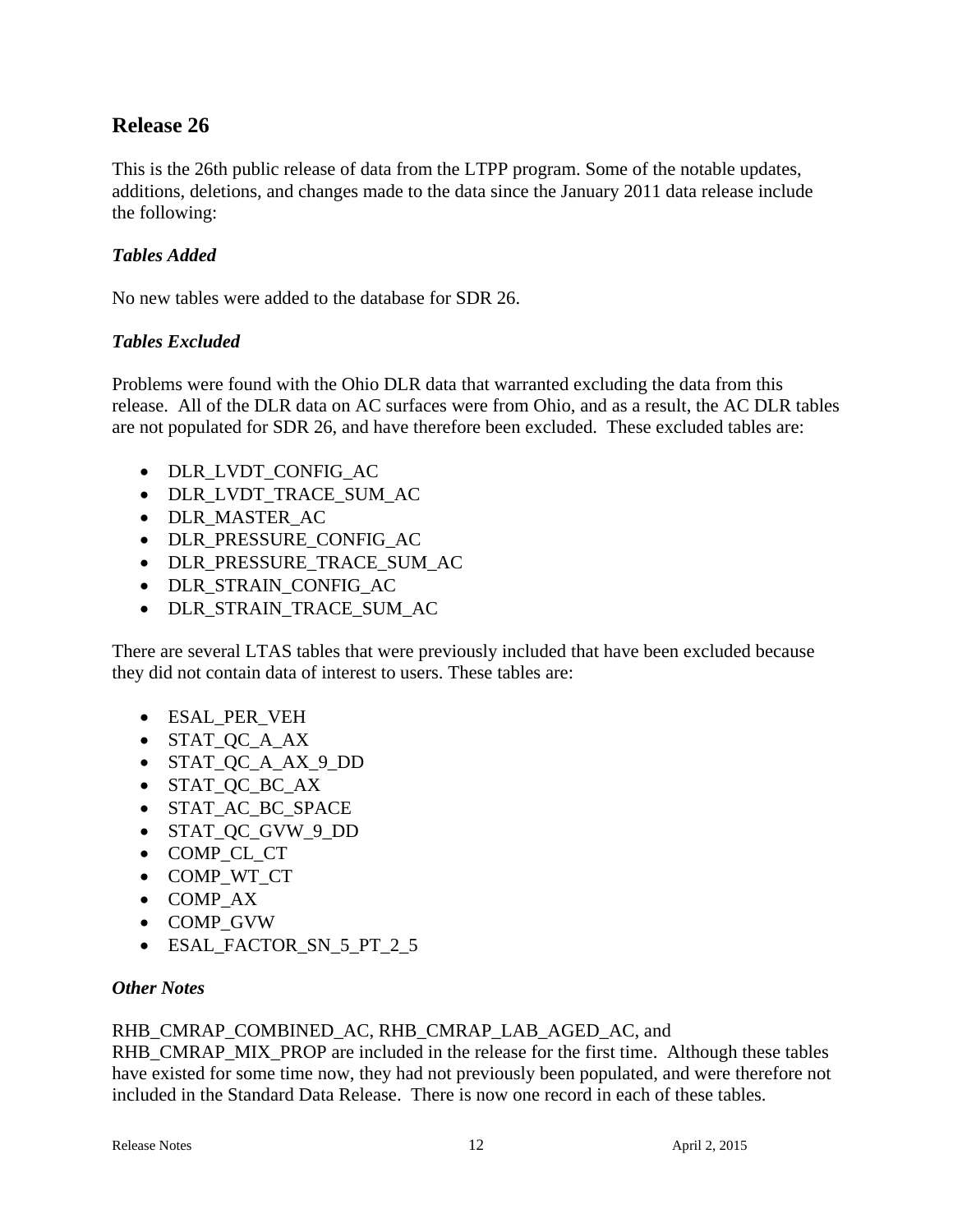DD\_VOL was included in the LTAS database for the first time. This table contains the accepted daily volume records.

The TST PC03 data has again been updated with new information provided by the lab. The new data is primarily retests of previously tested cores.

The SURVEY\_WIDTH fields in the MON\_DIS\_\* tables have been updated, and are now effectively complete. There are only a handful of records left with no recorded survey width.

The structure of MON\_DIS\_PADIAS\_AC has been significantly altered. The longitudinal cracking has been split into wheelpath and non-wheelpath, and the reflective cracking has been redistributed to either longitudinal or transverse as appropriate. These changes make the structure of this table more compatible with the other distress tables, and allow for easier tracking of changes in distress over time.

LTPPDD, LTPPTD, CODES, and CODETYPES all now contain information for the tables in all five volumes. The LTAS information in the corresponding TRAFFIC tables is still also available separately in LTAS\_Administration on Volume 5 for use as a standalone traffic data set.

# **Release 25**

This is the 25th public release of data from the LTPP program. Some of the notable updates, additions, deletions, and changes made to the data since the January 2010 data release include the following:

# *Tables Added*

Five new TRF\_ESAL tables were added to the PPDB in the TRF module. These tables contain the annual ESAL estimates and computation parameters for the LTPP lane based on traffic monitoring measurements and computed using the 1993 AASHTO Guide for Design of Pavement Structures methodology. Previously, these tables and the associated computation program were contained on the Reference Library disk as part of the ESALCalc utility software that was distributed with the SDR.

- TRF ESAL AC THICK. This table contains the thicknesses and other various properties of the layers in an AC pavement used to calculate ESALs. There may be slight differences between these thicknesses and those in SECTION\_LAYER\_STRUCTURE based on the input needs of the software.
- TRF\_ESAL\_COMPUTED. This table contains the yearly ESAL estimates for each section with an acceptable sample of axle load measurements contained in the LTPP database in the indicated year.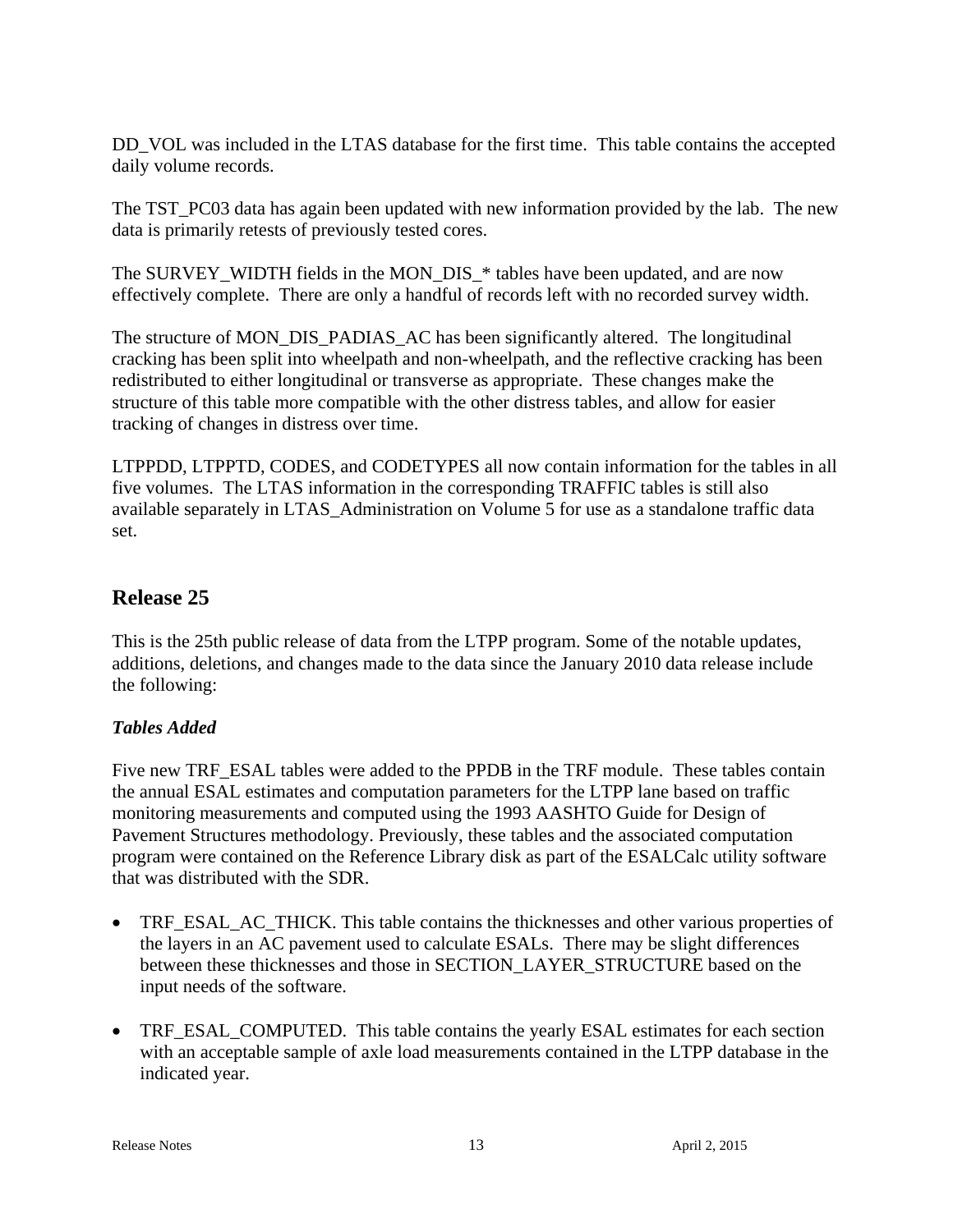- TRF\_ESAL\_DRAINAGE\_COEFF. This table contains the drainage coefficient for unbound base and subbase layers used in the ESAL calculation and the climate zone that the coefficient is based upon.
- TRF\_ESAL\_INPUTS\_SUMMARY. This is the master table that contains a summary of all of the input data used in the annual ESAL estimate. It includes properties such as pavement type, functional classification, climatic characterizations, and general structural properties.
- TRF\_ESAL\_PCC\_COMP\_THICK. This table contains the values used to compute the value of the effective thickness of the PCC layers used in the ESAL calculation. The table includes information on the thickness of multiple PCC layers and whether or not they are bonded.

One new table was added in the LTAS database.

• HH CL CT. This table contains the hourly classification volumes from classification records for sites included in the SPS Traffic pooled fund.

#### *Other Notes*

RHB\_ACO\_ SP\_MIX\_PROP is included in the release for the first time. Although this table has existed for some time now, it had not previously been populated, and was therefore not included in the Standard Data Release. There is now one record in this table.

The TST\_PC03 data has again been updated with new information provided by the lab. This includes some new data not previously available, and some replacement data.

The SURVEY\_WIDTH fields in the MON\_DIS\_\* tables have been updated. However, there are still approximately 700 manual distress surveys from the Southern Region that have not had the SURVEY WIDTH field populated. Data users interested in this missing data should contact LTPP Customer Support Service Center, which should have it available by the time of this data release.

Traffic data for all lanes reported to the LTPP program have been added to the LTAS DB. Previously, traffic data for only the LTPP study lane were available.

Data issues significant enough to affect proper interpretation of the DLR data contained in SDR 25 and all previous data releases have been found. LTPP efforts to correct and enhance this data have not been completed. Because of these problems, those wishing to analyze the DLR data should not use the data provided in SDR 25 without first contacting LTPP Customer Support Service Center at **LTPPINFO@dot.gov** to obtain information on identified problems and request corrected data.

# **Release 24**

This is the 24th public release of data from the LTPP program. Some of the notable updates,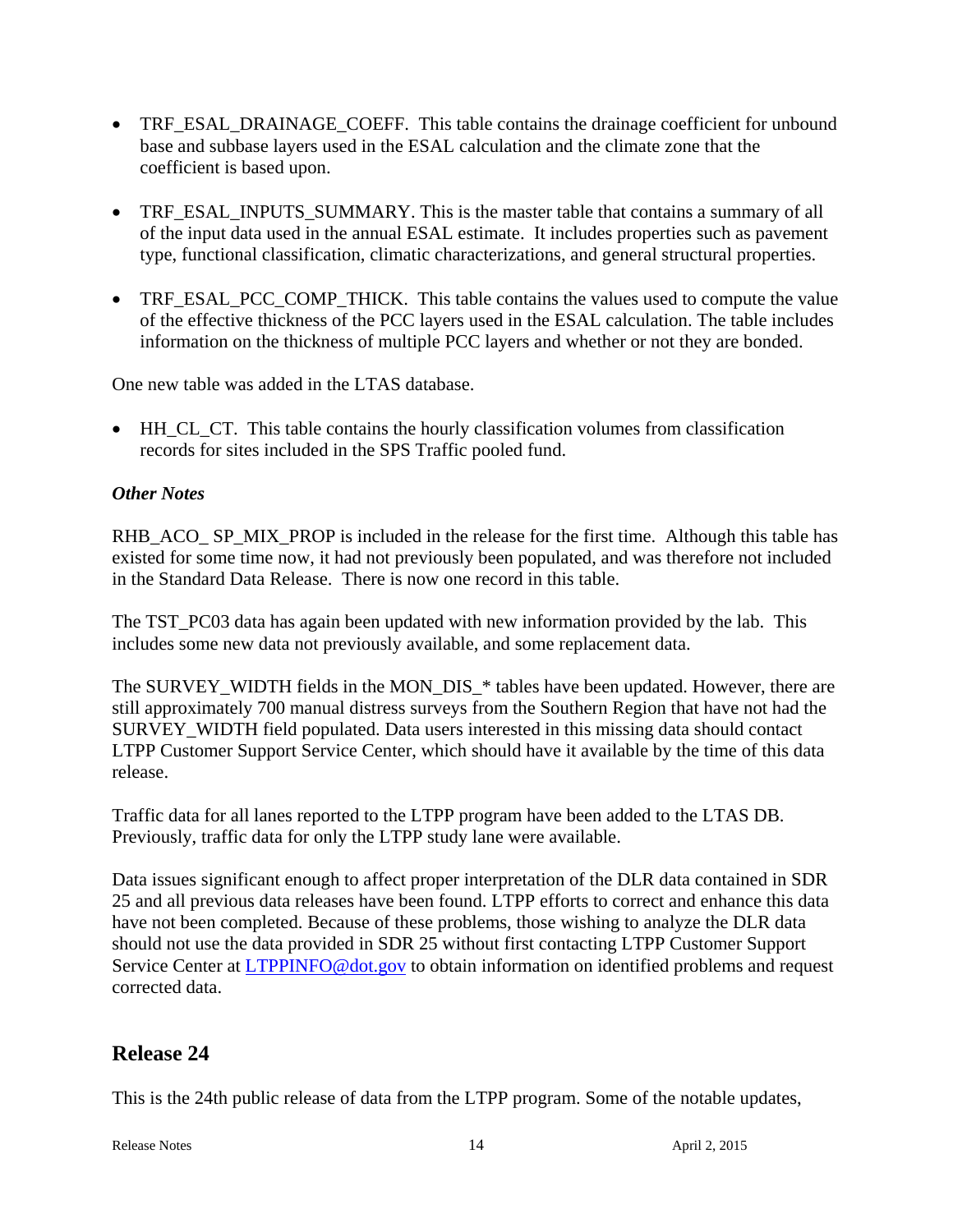additions, deletions, and changes made to the data since the January 2009 data release include the following.

# *Tables Added*

Two new MON\_DRAIN\_PERM tables. These tables contain measurements and calculations made as part of the drainage study undertaken as part of NCHRP project 1-34D and included in the final report – NCHRP report 583 'Effects of Subsurface Drainage on Pavement Performance'.

- MON\_DRAIN\_PERM\_CALC. This table contains the calculated permeability and other drainage characteristics resulting from NCHRP 1-34D. The values in these new MON\_DRAIN tables were taken from the appendices in the report.
- MON\_DRAIN\_PERM\_MEAS. This table contains the field measurements made in support of the permeability calculations conducted as part of NCHRP 1-34D. These values are necessary to get the values in the MON\_DRAIN\_PERM\_CALC table.

Nine new TST\_ESTAR tables. These tables house the newly developed dynamic modulus  $|E^*|$ computed parameter data, which contain the inputs used by the developed Artificial Neural Network (ANN) models, as well as the outputs those models created. Dynamic modulus,  $|E^*|$ , is a fundamental property that defines the stiffness characteristic of hot mix asphalt (HMA) mixtures as a function of loading rate and temperature. Details on the models and intermediate calculations can be found in the report *LTPP Computed Parameter: Dynamic Modulus* included on the LTPP Reference Library distributed with the SDR.

- TST\_ESTAR\_MASTER. This is the master linking table for all of the new TST\_ESTAR tables. It contains the information necessary to relate the information in the tables keyed with the ESTAR\_LINK field to the rest of the database.
- TST\_ESTAR\_GSTAR\_CAM\_COEFF. This table contains the coefficients necessary to use the Christensen-Anderson-Marasteanu (CAM) model to predict |G\*| input values.
- TST\_ESTAR\_GSTAR\_INPUT. This table contains the  $|G^*|$  information used as input to the two G\* based E\* ANN models.
- TST\_ESTAR\_VISC\_MODEL\_COEFF. This table contains the A and VTS values used to generate the input viscosity values.
- TST\_ESTAR\_VISC\_INPUT. This table contains the viscosity values used as input to the two viscosity based |E\*| ANN models.
- TST\_ESTAR\_VOLUM\_INPUT. This table contains the volumetric data (VMA and VFA) used in the  $|G^*|$  and viscosity based  $|E^*|$  ANN models.
- TST\_ESTAR\_MR\_INPUT. This table contains the resilient modulus data used in the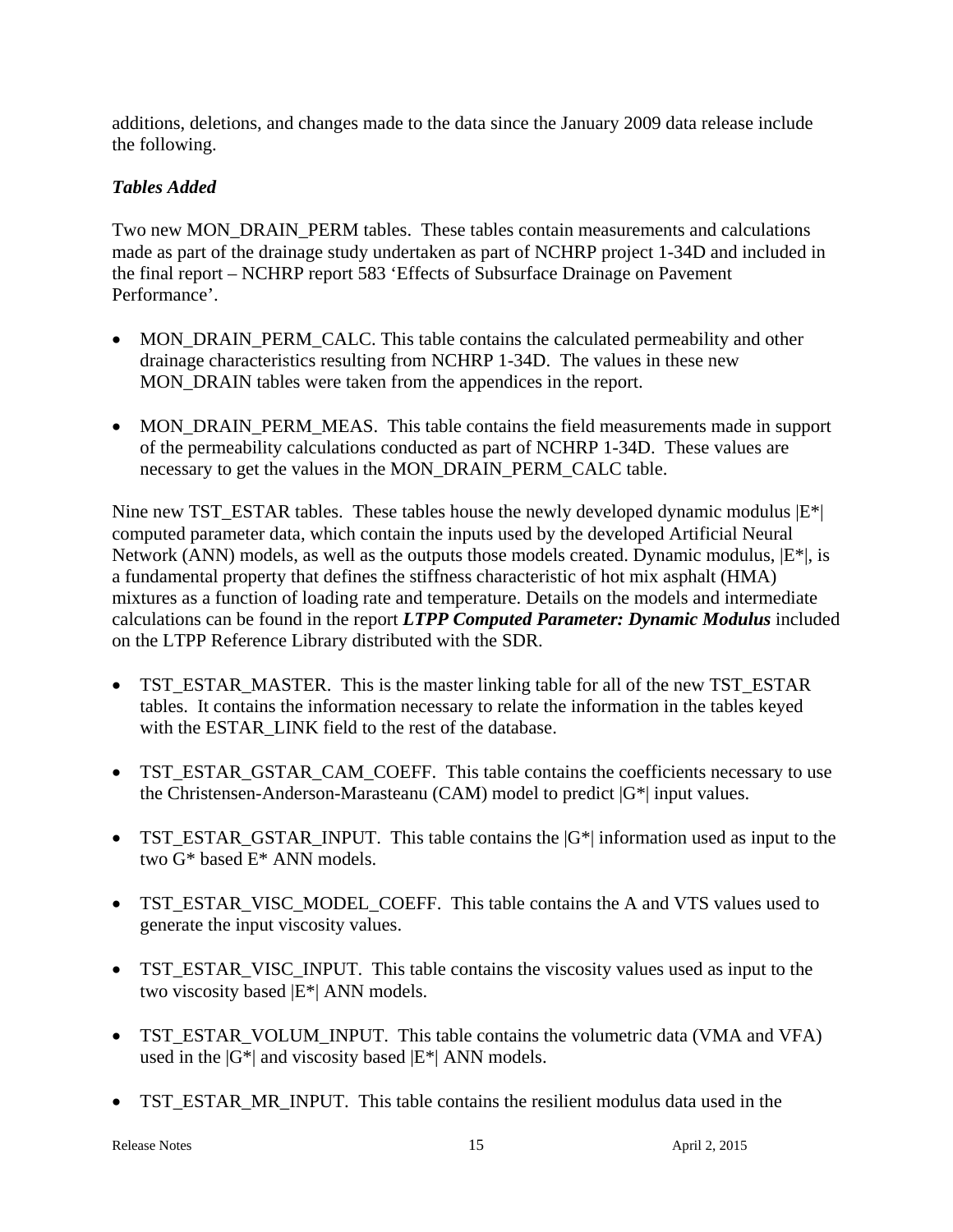resilient modulus based |E\*| ANN model.

- TST\_ESTAR\_MODULUS. This table contains the modulus values predicted by the various  $E^*$  models for a given temperature and frequency. The data in this table is very similar to the data required for input into the MEPDG.
- TST\_ESTAR\_MODULUS\_COEFF. This table contains the Sigmoidal and Shift Factor fitting function coefficients. These values are developed from the modulus values contained in the TST\_ESTAR\_MODULUS tables, and will fail QC if the resulting curve does not match the modulus values well enough.

The LTPP Traffic Analysis database has been added as a separate set of databases. This database contains daily and monthly traffic data used in the annual traffic estimates stored in the pavement performance database, traffic monitoring equipment locations, statistical summaries used in the quality review of traffic data, data errors, and other information used in the traffic data review and analysis procedure. The database is structured as a standalone series of ACCESS databases following the same type of functional structure as the pavement database.

The following tables will be included as part of this new LTAS database:

- COMP\_AX. This table contains comparison data sets for axle distributions based on 14 days of weight data immediately after a site validation for SPS-1, -2, -5 and -6 sites.
- COMP\_CL\_CT. This table contains comparison data sets for vehicle counts based on 14 days of classification data immediately after a site validation for SPS-1, -2, -5 and -6 sites.
- COMP GVW. This table contains comparison data sets for GVW distributions based on 14 days of weight data immediately after a site validation for SPS-1, -2, -5 and -6 sites.
- COMP WT CT. This table contains comparison data sets for vehicle counts based on 14 days of weight data immediately after a site validation for SPS-1, -2, -5 and -6 sites.
- DD\_AX. This table contains daily axle group counts by vehicle class and axle group using the agency's classification scheme.
- DD CL CT. This table contains count data by site, year, month, day, lane, and direction based on classification data records using the agency's classification scheme.
- DD GVW. This table contains daily GWV data by vehicle class using the agency's classification scheme.
- DD\_WT\_CT. This table contains count data by site, year, month, day, lane, and direction based on weight data records using the agency's classification scheme.
- ERR\_CL. This table contains a record for each lane and direction by date that was rejected in processing classification data.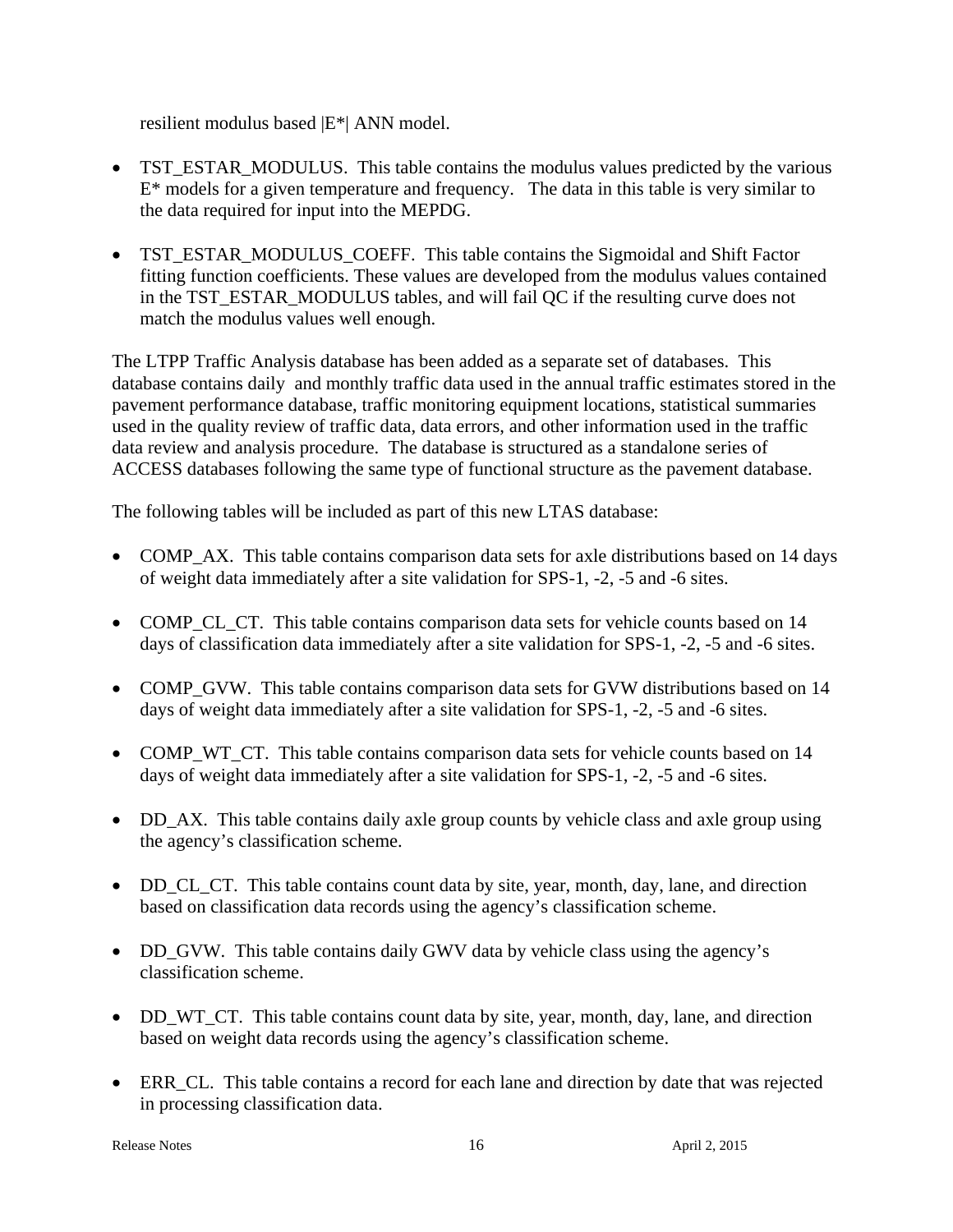- ERR\_WT. This table contains a record for each type of error encountered for each lane and direction by date while processing weight data.
- ESAL\_FACTOR\_SN\_5\_PT\_2\_5. This table is hard coded with the factors to be used in computing average ESALs per vehicle for the purposes of graphical evaluation of relative changes in loading. The factors are for a flexible pavement with a structural number of 5 and a terminal serviceability of 2.5.
- ESAL\_PER\_VEH. This table contains for every site, year, month, lane, direction and vehicle class the average ESALs per vehicle based on the ESAL factors found in ESAL\_FACTOR\_SN\_5\_PT\_2\_5. They are used solely for evaluating reasonableness of weight data.
- MM AX. This table contains monthly axle group counts by day of week by vehicle class for buses and trucks using the Traffic Monitoring Guide (TMG) 13-bin scheme.
- MM\_CT. This table contains monthly vehicle class counts summarized separately for weight and class data by day of week using the Traffic Monitoring Guide (TMG) 13-bin scheme.
- MM\_GVW. This table contains monthly GVW data by day of week by vehicle class for buses and trucks using the Traffic Monitoring Guide (TMG) 13-bin scheme.
- SHRP INFO. This table describes the relationship between an LTPP section or project and the traffic data collected used as inputs to estimation of pavement loading.
- SITE\_EQUIPMENT\_INFO. This table is used to identify the type of equipment installed and the classification schemes being used with that equipment.
- SPSWIM\_VALIDATION\_INIT. This table contains a listing of all sites being validated by the SPS WIM Pooled Fund Study including date of initial validation
- STAT QC A AX. This table contains first axle weights by site, year, month, day, lane, direction, vehicle class, and axle group using the agency's vehicle classification scheme.
- STAT\_QC\_A\_AX\_9\_DD. This table contains average steering axle weights and their standard deviations for all class 9 vehicles as population and for class 9 vehicles weighing 60,000 pounds or more where a class 9 is not necessarily a 5-axle tractor trailer combination.
- STAT QC BC AX. This table contains B-C axle weights by site, year, month, day, lane, direction, and vehicle class using the agency's vehicle classification scheme. The B-C axle is axles 2 and 3 from the front of the vehicle separated by 8 feet or less.
- STAT QC BC SPACE. This table contains B-C axle spacing by site, year, month, day, lane, direction and vehicle class using the agency's vehicle classification scheme.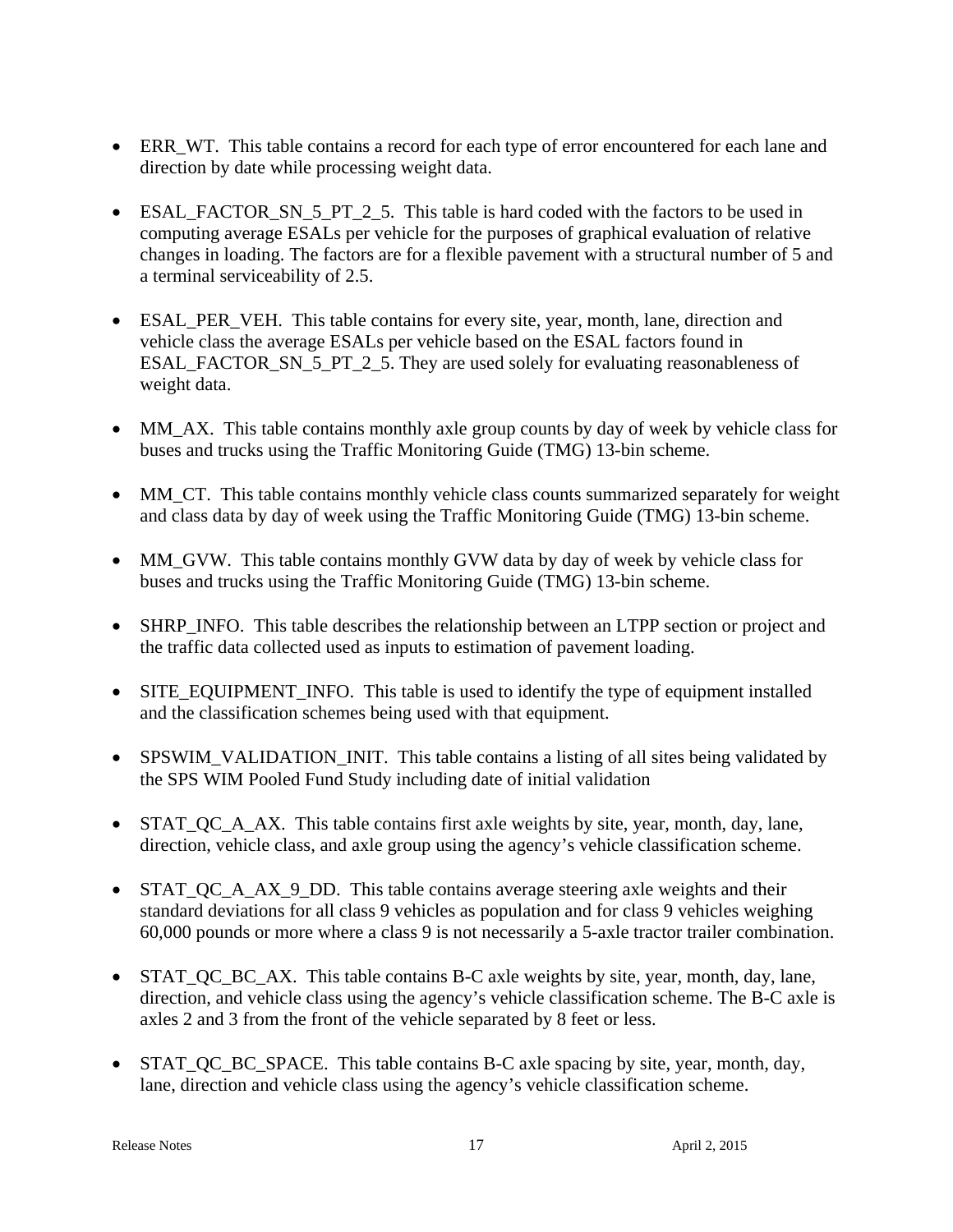- STAT\_QC\_GVW\_9\_DD. This table is used to accumulate gross vehicle weights of class 9 vehicles in kips where a class 9 is not necessarily a 5-axle tractor trailer combination. The data is stored by site, year, month, day, lane and direction.
- TRAFFIC\_ANALYSIS\_TRACKER. This table tracks when daily, monthly, and annual summaries and annual estimates were last updated.
- TRAFFIC CLASS CONVERT DATA. This table describes how the agency classes are divided among the TMG 13-bin classification scheme being used for LTPP reporting purposes.
- TRAFFIC CLASS CONVERT MASTER. This table has a minimum of two records for every state or province in SHRP\_INFO covering the entire LTPP study period 1/1/1990 to 12/31/2050. One refers to the relationships for classification data, the other to those for weight data.
- TRAFFIC\_CODES. This table contains a listing of all of the codes used by the traffic tables.
- TRAFFIC\_CODE\_TYPES. This table contains the codes and the sources used in creating the Codes List report for the traffic data base.
- TRAFFIC PURGES. This table contains purges pending or applied to traffic data.
- TRAFFIC\_REGIONS. This table contains the correspondence between the state code and the region that the state belongs.
- TRAFFIC\_RS\_CHANGES. This table stores information on changes made to record status including the reason(s) why the modification was made.
- TRAFFICDD. This table is the data dictionary for the LTAS database, and provides a listing of all data tables and their associated fields for the LTPP traffic analysis software.
- TRAFFICTD. This table provides a description of all data tables used for the LTPP traffic analysis software.
- TRF\_MONITOR\_AXLE\_DISTRIB. This table has annual estimated axle distributions by vehicle class and axle group for the LTPP lane only. It is identical to the table of the same name in the pavement database.
- TRF\_MONITOR\_LTPP\_LN. This table has annual estimated counts by vehicle class and axle group for the LTPP lane only. It is identical to the table of the same name in the pavement database.
- YY\_AX. This table contains yearly axle group counts by day of week by vehicle class for buses and trucks using the Traffic Monitoring Guide (TMG) 13-bin scheme.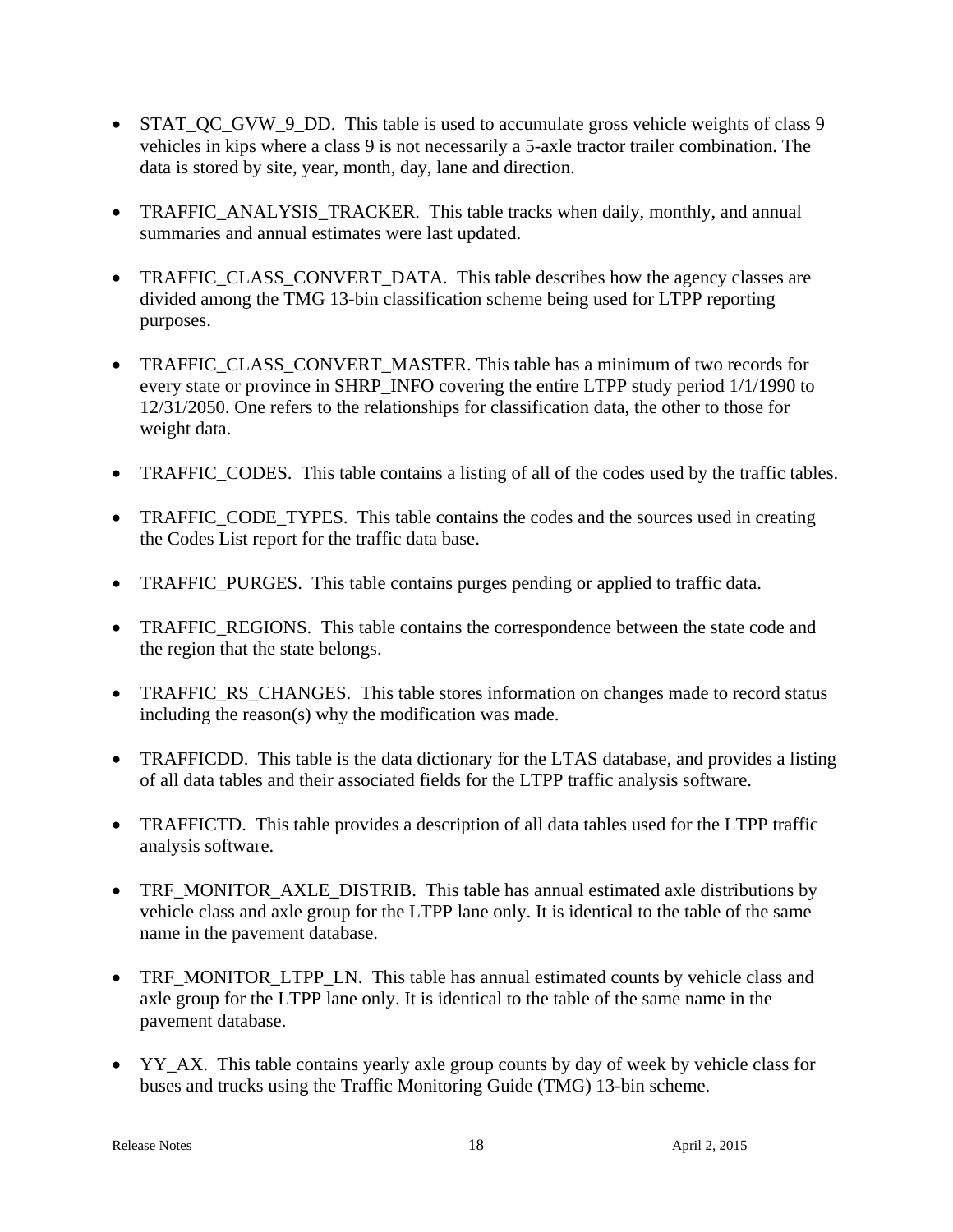- YY CT. This table contains yearly vehicle class counts summarized separately for weight and class data by day of week using the TMG 13-bin scheme.
- YY\_GVW. This table contains yearly GVW data by day of week by vehicle class for buses and trucks using the Traffic Monitoring Guide (TMG) 13-bin scheme..

Additionally, two mostly empty databases are included – one with all the PPDB tables and one with all the LTAS tables. The PPDB database is included in Volume 1 and is named SKELETON. The tables normally contained in the Administration module are populated in this database, but the rest are unpopulated. The LTAS database is included in Volume 5 and is named TRAFFIC\_SKELETON. Again, the tables that contain more general administrative information are populated. These databases may serve as a useful tool for those wishing to create project level databases or create a version of the tables in an alternate format.

# *Other Notes*

The TST\_PC03 (PCC Coefficient of Thermal Expansion) table has been altered somewhat with the addition of several new fields. TEST\_SEQUENCE is included to indicate several tests on the same sample; EQUIP\_MANUFACTURER contains codified manufacturer information; PRIMARY\_AGG\_CLASS and SECONDARY\_AGG\_CLASS replace the old AGGR\_TYPE\_PCC field and use codified values instead of the open text previously used.

Additionally, the data in TST\_PC03 has been updated with new information provided by the lab. The new data set includes a significant increase in the number of available records, and replaces the previous data set entirely, which was incorrect due to faulty calibration values.

The profile elevation data in MON\_PROFILE\_DATE for manual Dipstick measurements has been updated since the last release using a corrected algorithm. The previous values were generally not filtered correctly and had large values reflecting actual elevation changes in the pavement surface. The new process removed these elevations changes and presents the Dipstick data consistently with the data collected by the inertial profilers.

Nearly 1000 new values have been added to the SURVEY\_WIDTH field in the MON\_DIS\_PADIAS42\_AC, MON\_DIS\_PADIAS42\_CRCP, and MON\_DIS\_PADIAS42\_JPCP tables. These values were taken from the distress maps by the MRL contractor.

# **Release 23**

This is the 23<sup>nd</sup> public release of data from the LTPP program. Some of the notable updates, additions, deletions, and changes made to the data since the January 2008 data release include the following:

# *Tables Added*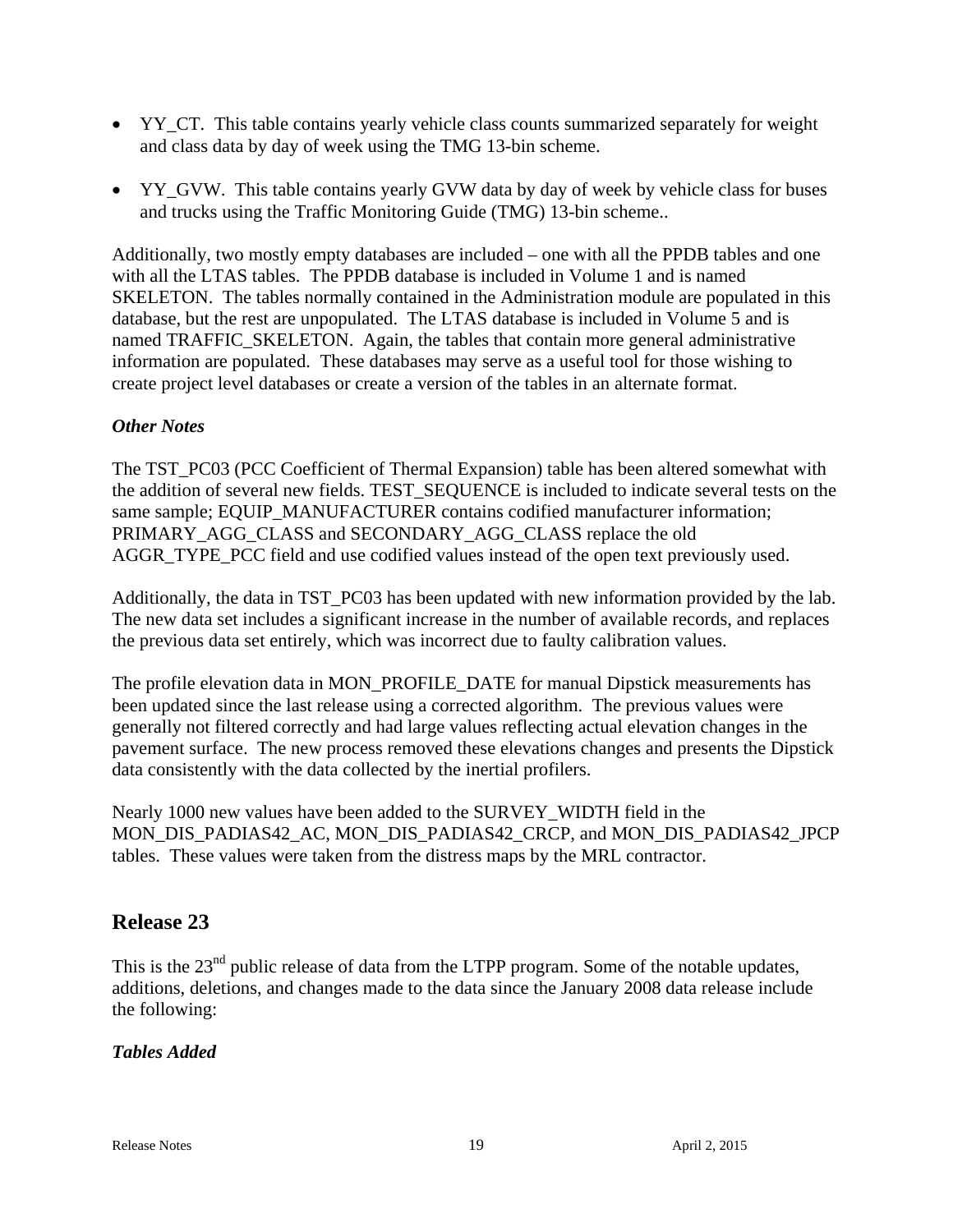SECTION\_LAYER\_STRUCTURE . This table is a master pavement layer structure table. It is a copy of the contents of the TST\_L05B table. It was added to the administration module and is included in all MS Access pavement databases in the SDR for user convenience.

TRF\_MEPDG\_HOURLY\_DIST. This table contains annual average hourly distribution of trucks by hour in the LTPP lane. The computations were performed following the algorithm contained in the Mechanistic-Empirical Guide for the Design of New and Rehabilitated Pavement Structures developed under NCHRP project 1-37A.

SMP\_FROST\_PRESENCE. This table contains the number of frozen layers on a test day from interpretation of the measurement on SMP test sections.

# *Tables Removed*

MON DIS PADIAS CRCP. This table was removed since it is now empty. Records from the MON\_DIS\_PADIAS tables are removed when matching records are contained in the MON DIS PADIAS42 tables. This means all of the data previously in the table was reinterpreted using the newer method.

RHB\_CMRAP\_MIX\_PROP. The three records that used to be in this table were removed in reaction to a Data Analysis Operations Feedback Report. Since the table is now empty it was removed from the data release.

MEPDG AX BINS. Although the MEPDG tables in release 22 were renamed in release 23, this table was removed since the information that was previously contained in the table was added to the renamed TRF\_MEPDG\_AX\_DIST table.

# *Other Notes*

RHB ACO SP PROP is included in the release for the first time. Although this table has existed for some time now, it had not previously been populated, and was therefore not included in the Standard Data Release.

The tables named MEPDG  $*$  in release 22 were renamed TRF\_MEPDG as follows:

- MEPDG\_ADTT\_LTPP\_LN was renamed TRF\_MEPDG\_AADTT\_LTPP\_LN
- MEPDG\_AXLE\_DIST was renamed TRF\_MEPDG\_AX\_DIST
- MEPDG\_AXLE\_DIST\_ANL was renamed TRF\_MEPDG\_AX\_DIST\_ANL
- MEPDG\_AXLE\_DIST\_ANL\_VAR was renamed TRF\_MEPDG\_AX\_DIST\_ANL\_VAR
- MEPDG\_AXLE\_PER\_TRUCK was renamed TRF\_MEPDG\_AX\_PER\_TRUCK
- MEPDG\_MONTHLY\_ADJ\_FACTORS was renamed TRF\_MEPDG\_MONTH\_ADJ\_FACTOR
- MEPDG\_VEHICLE\_CLASS\_DIST was renamed TRF\_MEPDG\_VEH\_CLASS\_DIST

The new tables were added to the TRF module in the SDR.

In the TRF\_MEPDG\_AX\_DIST table, records where the percentage distribution value for the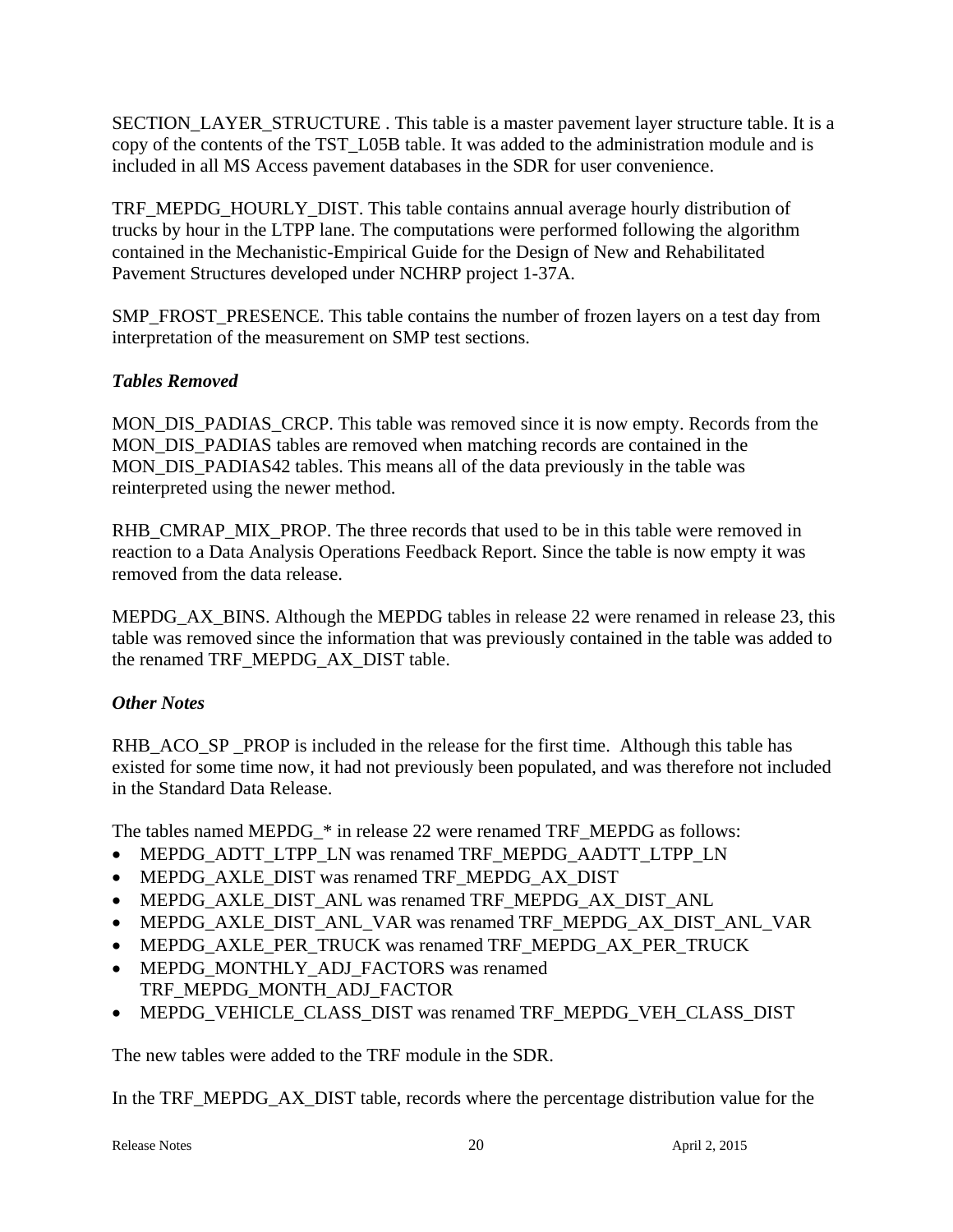axle bin weight range was zero were added to the table. Previously the zero values were left out of the MEPDG\_AXLE\_DIST table. The resulting increase in size of the table requires that it be split into five databases due to the limitation of the size of MS Access tables.

This data release contains an update of the climate tables in the CLM module with new data through 2006. For this update, the virtual weather stations statistics were recomputed using the new test section coordinates contained in the SECTION\_COORDINATES table.

The data contained in the SMP\_FREEZE\_STATE and SMP\_FROST\_PENETRATION table were replaced with the results of a LTPP analysis project which reinterpreted all of the frost measurements on SMP test sections. The new table SMP\_FROST\_PRESENCE was added as part of this effort.

During the final processing of the upload data it was discovered that the majority of profile elevation data contained in the MON\_PROFILE\_DATA tables from manual Dipstick measurements had not been filtered in accordance with LTPP guidelines. The problem was traced back to an incorrect setting in the ProQual program used to process LTPP longitudinal profile data prior to upload into the database. While filtered profile data was used in the computation of the ride statistics, the wrong set of profile elevation measurements was loaded into the database. The problem was not able to be corrected prior to the data release. This problem is also present in other data releases.

In the SECTION\_COORDINATES table, project level entries were added for all SPS sites. When individual test section coordinate measurements were available using the new global positioning equipment, the SPS project level ID was set to the coordinates of the first test section at the site in the direction of traffic. When new measurements were not available, older measurements were used to populate these records. All SPS sites now contain an entry in the SECTION\_COORDINATES table. Use of the SPS\_GPS\_LINK table is no longer necessary to find the location of SPS site linked to a GPS section.

# The SURVEY\_WIDTH fields in the MON\_DIS\_PADIAS42\_AC,

MON\_DIS\_PADIAS42\_CRCP, and MON\_DIS\_PADIAS42\_JPCP tables were populated with information extracted from the raw survey reports contained in the AIMS data files. The SURVEY WIDTH field was added to the pavement distress tables since the magnitude of transverse and areal distresses can vary significantly depending on the width of the pavement included in the distress survey. Not all records were able to be updated due to differences in reporting requirements over time.

A significant update was made to the AGGR\_TYPE\_PCC field in the TST\_PC03 table for data included in previous data releases. The TST\_PC03 table contains the results of thermal coefficient of expansion tests on PCC layers. The AGGR\_TYPE\_PCC filed contains information on the classification of the coarse aggregate used in the PCC mix. The type of coarse aggregate used in a PCC mixture has been a primary variable associated with differences in the thermal coefficient of PCC mixes.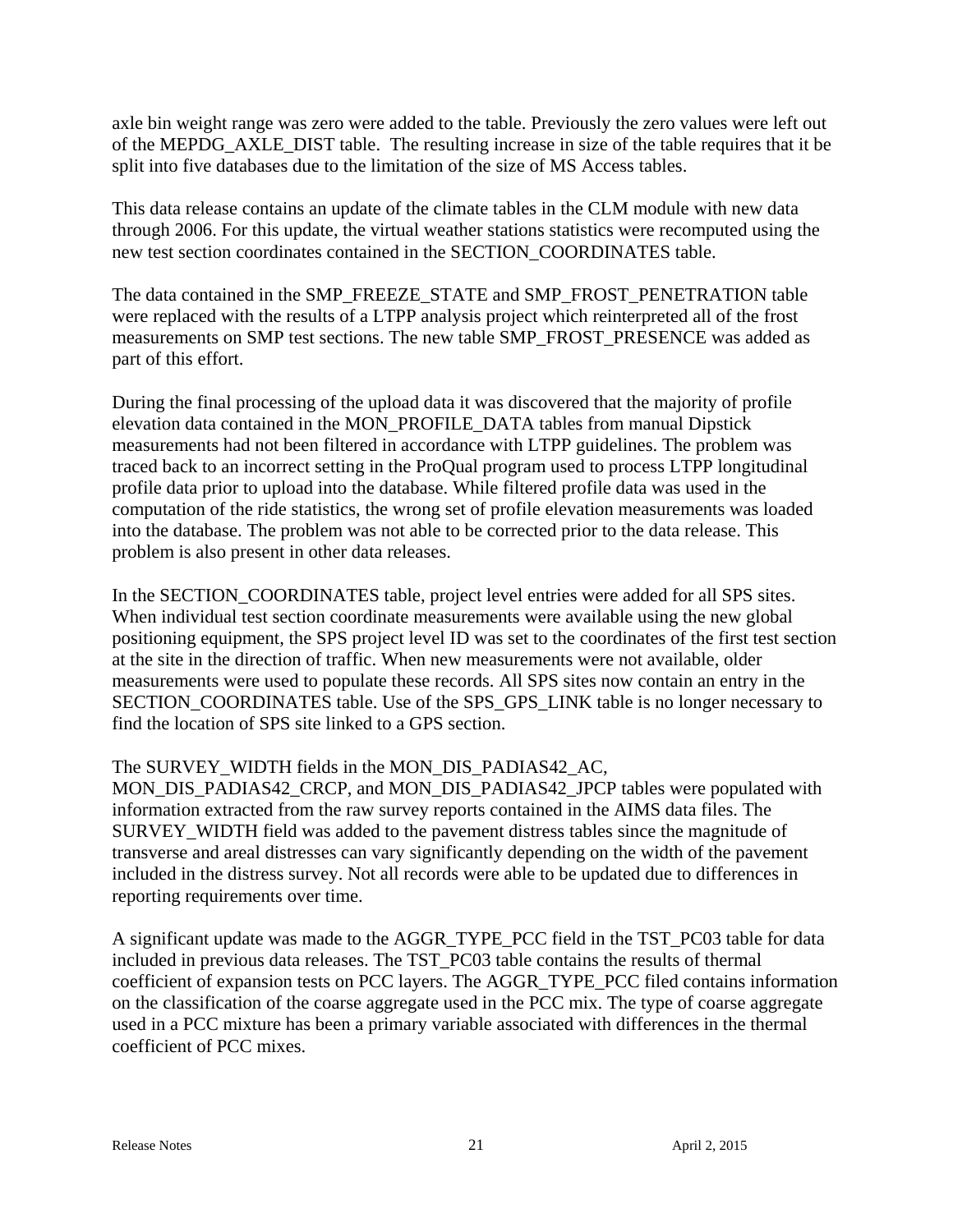# **Release 22**

This is the  $22<sup>nd</sup>$  public release of data from the LTPP program. Some of the notable updates, additions, deletions, and changes made to the data since the November 2006 data release include the following:

There are no deleted tables in this release because of structural changes to the database or tables that contain no records.

# *Tables Added*

The most significant addition to data release 22 is the addition of tables containing data extracted from the LTPP traffic database formatted for use as inputs to the Mechanistic-Empirical Guide for the Design of New and Rehabilitated Pavement Structures developed under NCHRP project 1-37A, the MON\_DIS\_LINK table, and the SECTION\_COORDINATES table.

MON DIS LINK. This table links distress records in various distress tables that are considered to be part of the same survey.

SECTION\_COORDINATES. This table contains updated coordinates for most GPS and SPS test sections measured using high precision global positioning receivers. Where new coordinate measurements have not been made, the previous coordinates contained in the INV\_ID and SPS\_ID tables were transformed to the new fractional degree and negative longitude format used in this table. The coordinate location fields in the \*ID tables have been removed.

SMP\_TDR\_AUTO\_MOISTURE\_TLE. This table contains volumetric and gravimetric contents calculated using the transmission line equations (TLE) and micromechanics model to interpret TDR traces store in the SMP\_TDR\_AUTO table.

SMP\_TDR\_AUTO\_CALIBRATION\_TLE. This table contains the values used to calibrate the micromechanics model to each specific TDR sensor used as the basis of volumetric moisture and density computations contained in the SMP\_TDR\_AUTO\_MOISTURE\_TLE table.

MEPDG\_ADTT\_LTPP\_LN. This table contains estimates of the annual average daily truck traffic in the LTPP test section lane computed using three different estimates of the inputs.

MEPDG\_AXLE\_DIST. This table contains normalized axle distributions by month, truck class and axle group. Records in this table are generated from the MM\_AX table in the LTPP traffic database that contain at least 210 days of WIM data for a calendar year.

MEPDG AX BINS. This table contains the weight range of axle weight bins for data contained in the MEPDG\_AXLE\_DIST, MEPDG\_AXLE\_DIST\_ANL, and MEPDG\_AXLE\_DIST\_ANL\_VAR tables.

MEPDG\_AXLE\_DIST\_ANL. This table contains the annual average normalized axle distribution by class and axle group.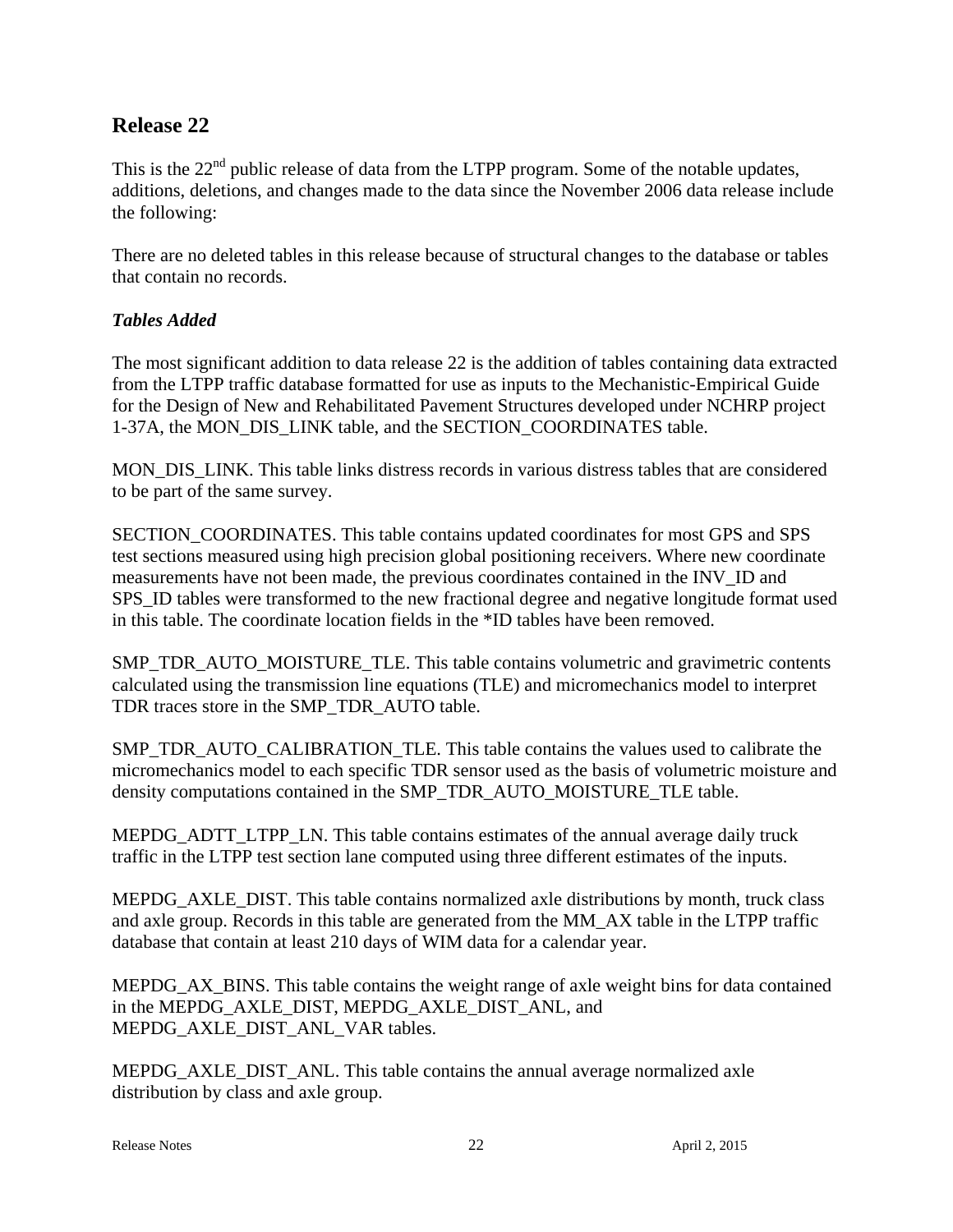MEPDG\_AXLE\_DIST\_ANL\_VAR. This table contains the mean and variance of the elements of the normalized axle distributions by vehicle class and axle type for all years of available site specific monitoring data where at least two years with 210 days of weight data exist.

 MEPDG\_AXLES\_PER\_TRUCK. This table contains the annual average number of axles by vehicle class and axle type by year.

MEPDG\_MONTHLY\_ADJ\_FACTORS. This table contains the adjustment factor for of ADTT for each truck class by month.

MEPDG\_VEHICLE\_CLASS\_DIST. This table contains the percentage of trucks by vehicle class within the truck population (FHWA Classes 4-13) on an annual basis.

# *Other Notes*

In the MON\_DIS\_AC\_REV and MON\_DIS\_PADIAS42\_AC tables, the fields for raveling, bleeding, and polished aggregate fields where changed from zero to null for pavement surfaces with a preventative maintenance surface treatment as defined in the LTPP directive D-29. This action was taken since by directive these type of defects are not supposed to be rated on these types of pavement surfaces. These rules where based on implementation of the SHRP SPS-3 study, but should not be interpreted as meaning that maintenance applications such as chip seals and slurry seals do not bleed or lose aggregate. The original intent of the SPS-3 data collection guidelines was to evaluate how the selected maintenance treatments affected the existing pavement prior to application of the treatment. These distress data collection rules were applied to all LTPP test sections.

The MAY\_OUTPUT field was removed from the MON\_PROFILE\_MASTER table because the index is no longer relevant to current practice and it had quality issues associated with its computation from some data sets.

In the various MON\_DIS\_\* tables a new field named SURVEY\_WIDTH was added that is not currently populated. This field is being added to indicate differences of the width of pavement distress surveys. Differences in the width of measured distress features cause apparent discrepancies in time series analysis of extent of distress features such as transverse cracking. LTPP plans to start to populate this field for the next data release. Advanced database users can add data to these fields for current research objectives based on information contained in the various distress data forms currently contained in the Ancillary Information System available upon request from LTPP customer service.

In this release, the status of data in the inventory module was set to frozen. Frozen status means that LTPP made one last significant effort to review and correct data contained in this module. Required future changes to this data will be made centrally in order to reduce program costs on a priority basis.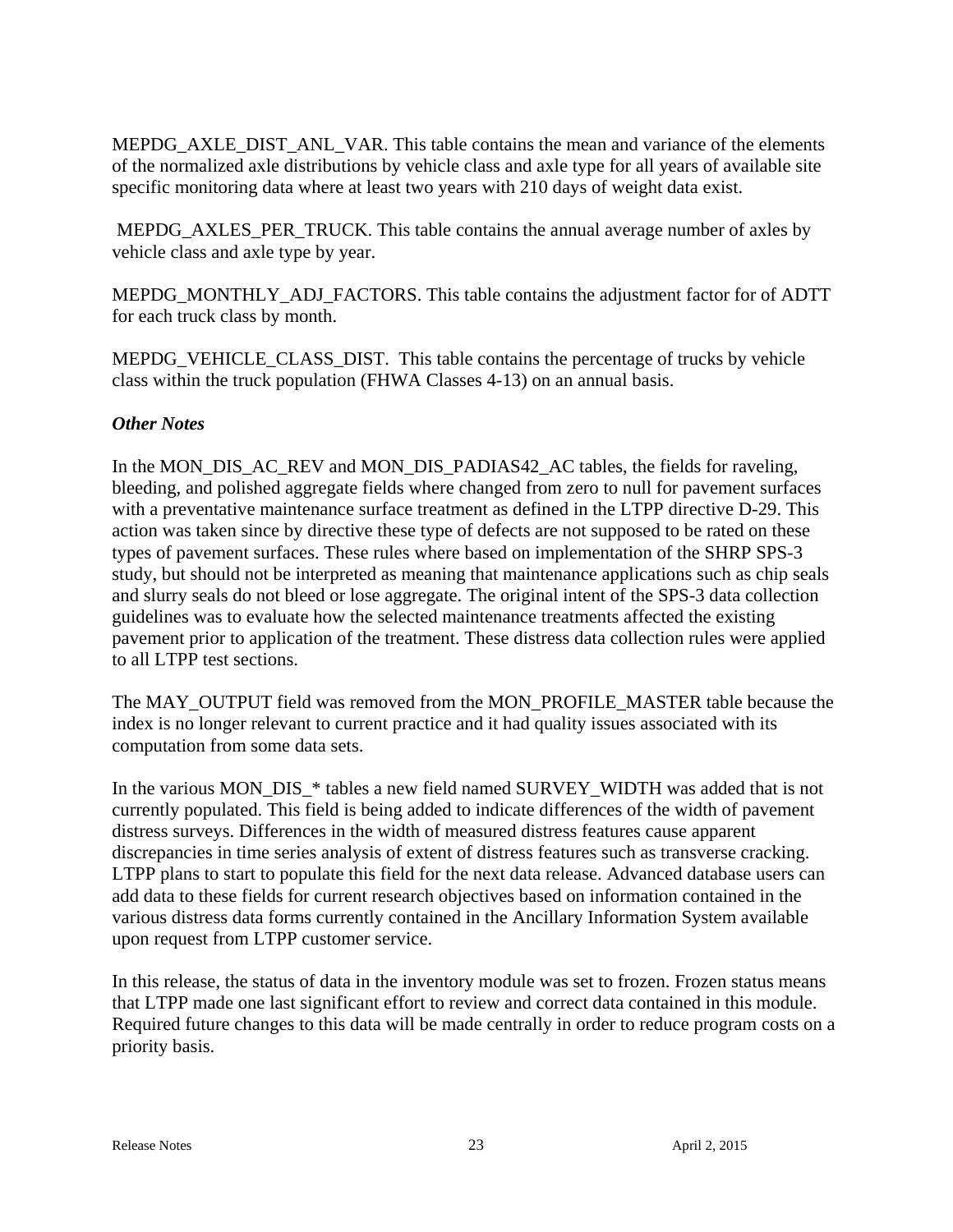# **Release 21**

This is the  $21<sup>st</sup>$  national release of data from the LTPP program. Some of the notable updates, additions, deletions, and changes made to the data since the November 2005 data release include the following:

# *Tables Added*

TST\_SS14\_UG14\_MASTER, TST\_SS14\_UG14\_DATA, and TST\_SS14\_UG14\_COMMENTS. These three tables contain the results from Dynamic Cone Penetrometer tests performed on SPS test sections as part of the SPS Materials Action Plan. This data release contains measurements from several sections. More data is expected to become available in the next data release.

TST\_SAMPLE\_COMBINE. The purpose of this table is to document the multiple locations used when a sample is combined in order to have enough material to perform a laboratory test. For example, it is often necessary to combine samples of unbound material from different core/borehole locations since the layer is not thick enough to provide enough material to be obtained from one hole. A new sample numbering convention code is being used, which uses an X in the SAMPLE\_NO field to indicate the sample is a combined sample. This new convention will be used for materials from the SPS Materials Action Plan. If resources permit, attempts will be made in the future to add entries to this table for previously combined samples which currently use the \* or \*\* convention in the SAMPLE\_NO field.

TST\_SAMPLE\_BASIC\_INFO. This table is a view that combines basic sampling information from all the other sampling tables to make certain internal automated quality control checks operations easier, and to provide the user with a single source for sampling information. Information contained in this table comes from TST\_ASPHALT\_CEMENT, TST\_FRESH\_PCC, TST\_SAMPLE\_BULK\_AC\_AGG, TST\_SAMPLE\_COMBINE, TST\_SAMPLE\_LAB\_AC\_MIX, TST\_SAMPLE\_LOG, TST\_SAMPLE\_LOG\_LAB, TST\_SAMPLE\_LOG\_SPS\_3\_4, and TST\_UNCOMP\_BITUMINOUS.

# *Tables Removed*

The results of the backcalculation analysis performed on Falling Weight Deflectometer (FWD) data extracted from the database in 1997 have been removed from the SDR because the results of the analysis were valid for a fixed point in time and the rest of the database is dynamic. If users are interested in obtaining this data they should request a copy of SDR 20 from LTPP Customer Service (LTPPINFO@dot.gov). The tables containing the results of the backcalculation analysis removed are:

MON\_DEFL\_FLX\_BAKCAL\_BASIN MON\_DEFL\_FLX\_BAKCAL\_LAYER MON\_DEFL\_FLX\_BAKCAL\_POINT MON\_DEFL\_FLX\_BAKCAL\_SECT MON\_DEFL\_FLX\_NMODEL\_POINT MON\_DEFL\_FLX\_NMODEL\_SECT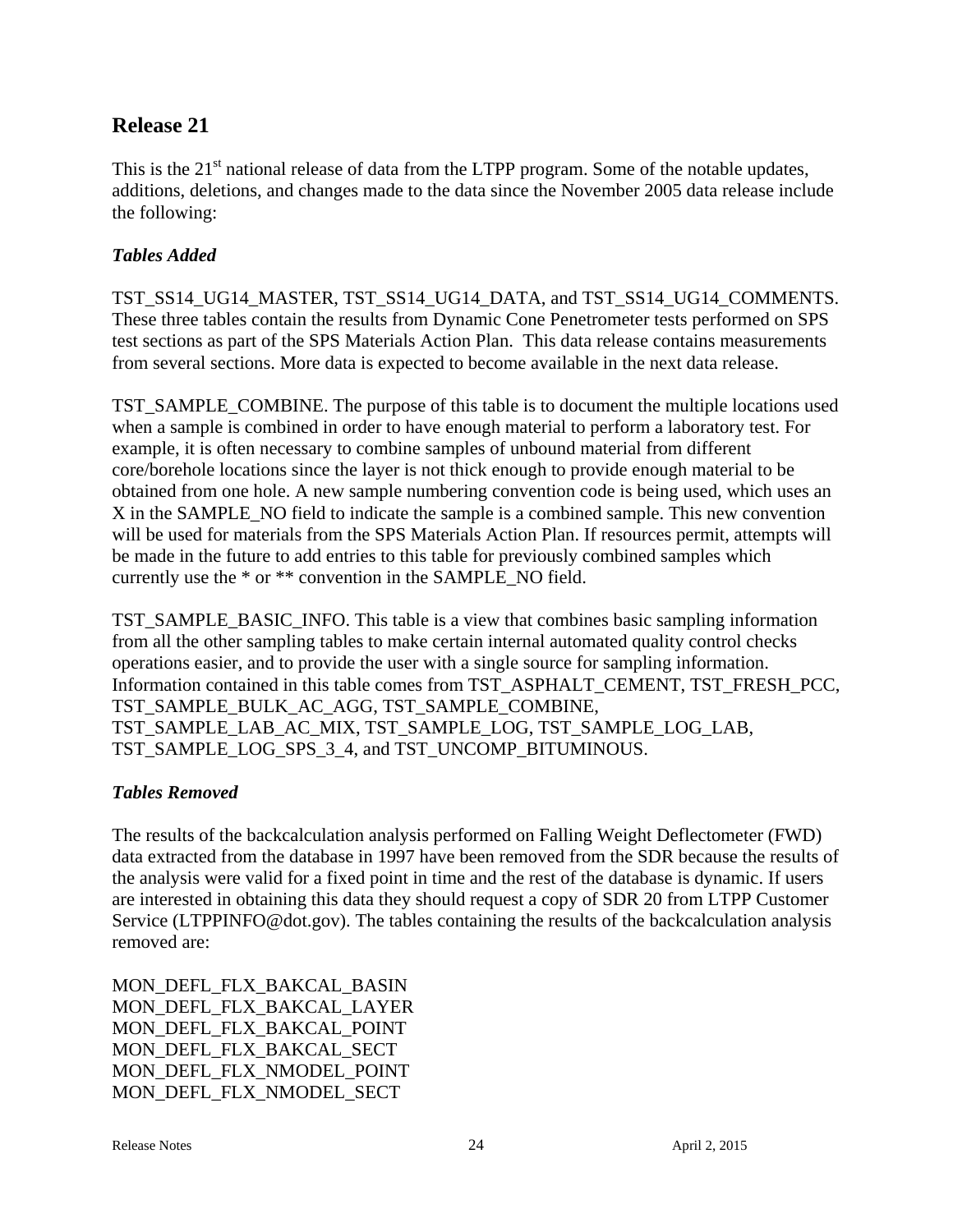# MON\_DEFL\_RGD\_BAKCAL\_BASIN MON\_DEFL\_RGD\_BAKCAL\_LAYER MON\_DEFL\_RGD\_BAKCAL\_POINT MON\_DEFL\_RGD\_BAKCAL\_SECT

MON\_CATEGORY. This table is being discontinued due to changes to monitoring frequencies in response to the LTPP budget under the SAFETEA-LU legislation. The new monitoring frequencies are contained in LTPP Directive GO-38 available from the WWW.LTPP.ORG web site.

#### *Other Notes*

#### *Data from the SPS Materials Action Plan*

The SPS Materials Action Plan (MAP) was initiated to address the issue of missing materials test data from test sections in the Specific Pavement Study (SPS) experiments. This data release contains the first material test results from this activity. A partial set of data updates are contained in this data release since material sampling and testing are still being performed. This data release contains more material sampling data than material property test results since testing always lags behind field sampling.

#### *Data from the SPS Traffic Pooled Fund Study*

The traffic pooled fund study is designed to address deficiencies and improve the quality and quantity of monitored traffic data from the SPS -1, -2, -5, -6, and -8 projects. This five-year study consists of two phases. Phase I consists of assessing, evaluating, and calibrating the current Weigh-In-Motion (WIM) and Vehicle Classification (VC) systems used to collect traffic data at the SPS sites across the country. Phase II consists of installing and maintaining new WIM equipment as necessary to ensure high-quality data collection. This is the first release of data from Phase II of the study for the Colorado SPS-2, Maryland SPS-5, and Illinois SPS-6 project sites. The data release also contains traffic data from sites validated as part of Phase I from Florida SPS-1 and 5, Ohio SPS-1 and 2, Texas SPS-1, and Michigan SPS-1.

#### *Photographic Distress and Transverse Profile Data Reconciliation*

After SDR 20, a major effort was made to reconcile pavement distress and transverse profile measurements performed using photographic based technology. The objective of this reconciliation was to resolve discrepancies between field measurements and data contained in the database. This effort has resulted in the addition of approximately 600 distress surveys stored in the MON\_PADIAS42\_\* tables and 1,400 transverse profile measurements stored in the MON\_T\_PROF\_\* tables. Some of these data date back to the start of pavement test section monitoring in1990.

#### **Release 20.0**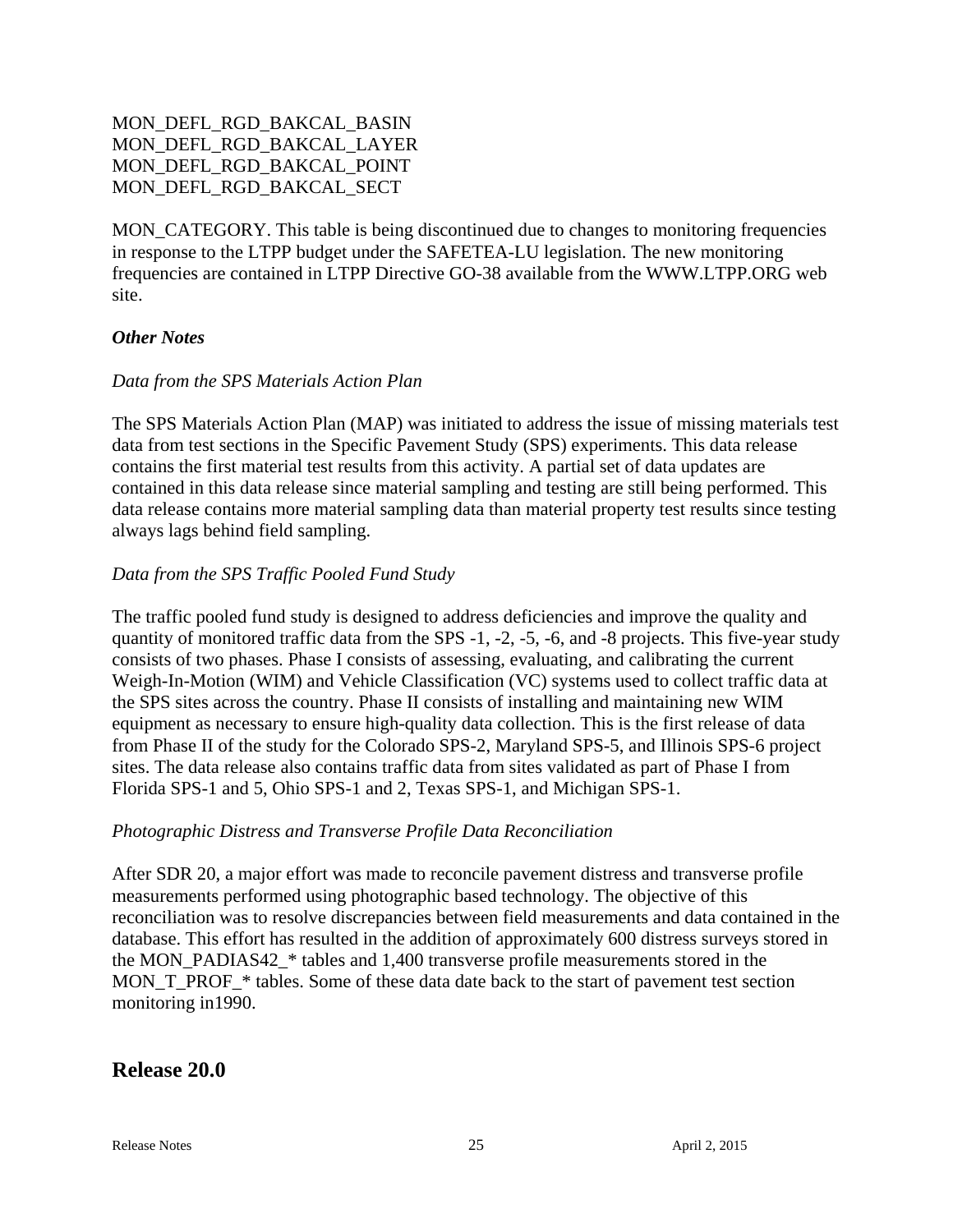This was the 20<sup>th</sup> national release of data from the LTPP program. This release contains some revisions to data included in the January 2005 Data Release. In addition, several tables have been added to this release as noted below:

# *Tables Added*

TST\_SAMPLE\_BULK\_AC\_AGG. This new table in the Material Testing module contains information on bulk aggregate sampled at asphalt concrete plants for test sections included in the SPS-9 SuperPave experiment.

TST\_SAMPLE\_LAB\_AC\_MIX. This new table in the Material Testing module contains information on laboratory mixed AC samples for test sections included in the SPS-9 SuperPave experiment.

# *Tables Removed*

RHB\_ACO\_SP\_PROP. This table was added in SDR 19 and has no data in it yet. It will be included in future releases if data becomes available.

# *Other Additions to Release 20.0*

# *CONSTRUCTION\_NO added to tables:*

The field CONSTRUCTION\_NO field was added to the following Material Testing tables: TST\_ASPHALT\_CEMENT, TST\_FRESH\_PCC, TST\_SAMPLE\_BULK\_AC\_AGG, TST\_SAMPLE\_LOG\_SPS\_3\_4, TST\_UNCOMP\_BITIMINOUS.

# *Other Notes*

# *Backcalculation Tables:*

This is the last release of the FWD backcalculation tables in the SDR. This data was calculated from FWD data that was available in 1997. It has become cost prohibitive to continue updates and support these data elements in response to changes and corrections are made to the baseline FWD data. An update was made to these tables to remove records which could no longer be traced to the source FWD data, and to correct these tables with changes made to the source data tables.

# *MON\_T\_PROF\_CROSS\_SLOPE table*

Population of this table for manual transverse profile measurements for all previous measurements was completed for this data release. From this data, a data user now has the capability of determining if ruts can hold water from a transverse cross slope perspective.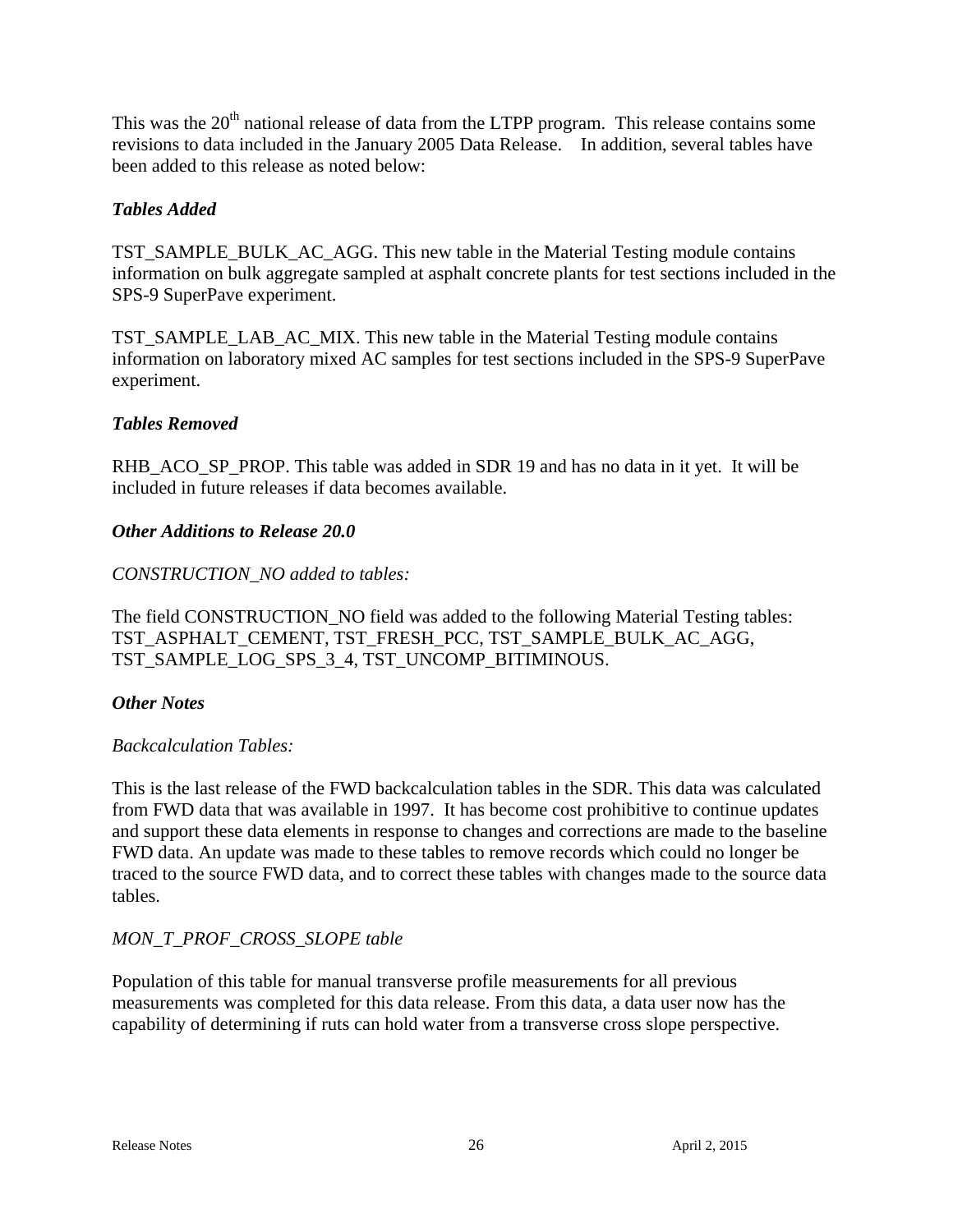# *Known Data Issues Not Yet Reported*

The mechanism for reporting LTPP data problems is currently called the Data Analysis/Operations Feedback Report (DAOFR). LTPP data users can view resolved and unresolved DAOFRs at the LTPP web site: http://www.fhwa.dot.gov/pavement/ltpp. Removed from web site in 2013.

The following unresolved data issues reported in the release notes for data release 19 have not yet been fully addressed. DAOFRs will be prepared in the near future to better document these previously identified problems. Unresolved data problems previously identified in this data upload have already been submitted as DAOFRs to FHWA.

| Table                      | Problem                                                         |
|----------------------------|-----------------------------------------------------------------|
| AWS_HOURLY_DATA            | For site 350101, the pyranometer readings are suspect.          |
|                            | For certain sections, the faulting values are very inconsistent |
| MON_DIS_JPCC_FAULT         | over time.                                                      |
|                            | The POINT_LOC value assigned to a given crack or joint          |
| MON_DIS_JPCC_FAULT         | varies slightly over time on some sections                      |
|                            | For certain POINT_LOC's on given section, there are large       |
| MON_DIS_JPCC_FAULT         | spikes in the measured faulting value.                          |
|                            | For a given POINT_LOC, the CRACK_OR_JOINT                       |
| MON_DIS_JPCC_FAULT         | designation changes over time for some sections.                |
| MON DIS * REV              | Many null values should in fact be recorded as zero.            |
| MON_DIS_AC_REV             | The fatigue cracking values on 010102 are suspect.              |
|                            | For 185518, OTHER indicates multiple patches, while the         |
| MON_DIS_CRCP_REV           | patching fields indicate only one.                              |
|                            | For a number of sites, BEFORE_TEMP and AFTER_TEMP               |
|                            | are zero during summer months, indicating that the values       |
| MON_DIS_AC_REV             | should probably be null instead.                                |
|                            | Inconsistent rating of transverse cracking on sections          |
| MON_DIS_JPCC_REV           | 290704, 290705                                                  |
| MON_DIS_JPCC_REV           | inconsistent rating of map cracking on section 100210           |
|                            | On section 124000, 7/21/99, OTHER indicates presence of         |
| MON_DIS_JPCC_REV           | map cracking, though map cracking field contain zeroes.         |
|                            | For the 8/7/91 survey on the 2906** sections, OTHER             |
| MON_DIS_JPCC_REV           | indicates pumping, while the pumping fields indicate none.      |
|                            | For 18A430, 5/1/91and 370201, 9/19/02, OTHER indicates          |
| MON_DIS_JPCC_REV           | polished aggregate, but POLISH_AGG_A = 0.                       |
| MON_DIS_JPCC_FAULT         | EDGE and WHEELPATH measurements differ by > 12mm                |
|                            | Temperatures very low for certain dates on sections 131031(-    |
| SMP_ATEMP_RAIN_HOUR        | 42) and 351112 (-49)                                            |
| SMP_ATEMP_RAIN_DAY         | hourly average in HOUR outside min and max values in DAY        |
|                            | Sections 274040(9/22/93), 484143(9/25/97), and                  |
| SMP_ELEV_PCC_DATA          | 833802(various dates) have questionable elevation data.         |
|                            | Questionable elevation data on 310114, 390901, 460804,          |
| SMP_ELEV_AC_DATA           | 469187, 501002, 831801, and 906405.                             |
|                            | 483739, THERM NO = 18(after 5/6/00) and 11(after6/6/00)         |
| SMP_MRCTEMP_AUTO_DAY_STATS | have very high values - looks like bad sensor.                  |
|                            | 180901, 0902, 0904, and 0905 have zero PROFILE_INDEX,           |
| SPS9_PMA_PROFILE           | which is not a reasonable value.                                |
| TRF EQUIPMENT MASTER       | Where sensor type is null, it should be N.                      |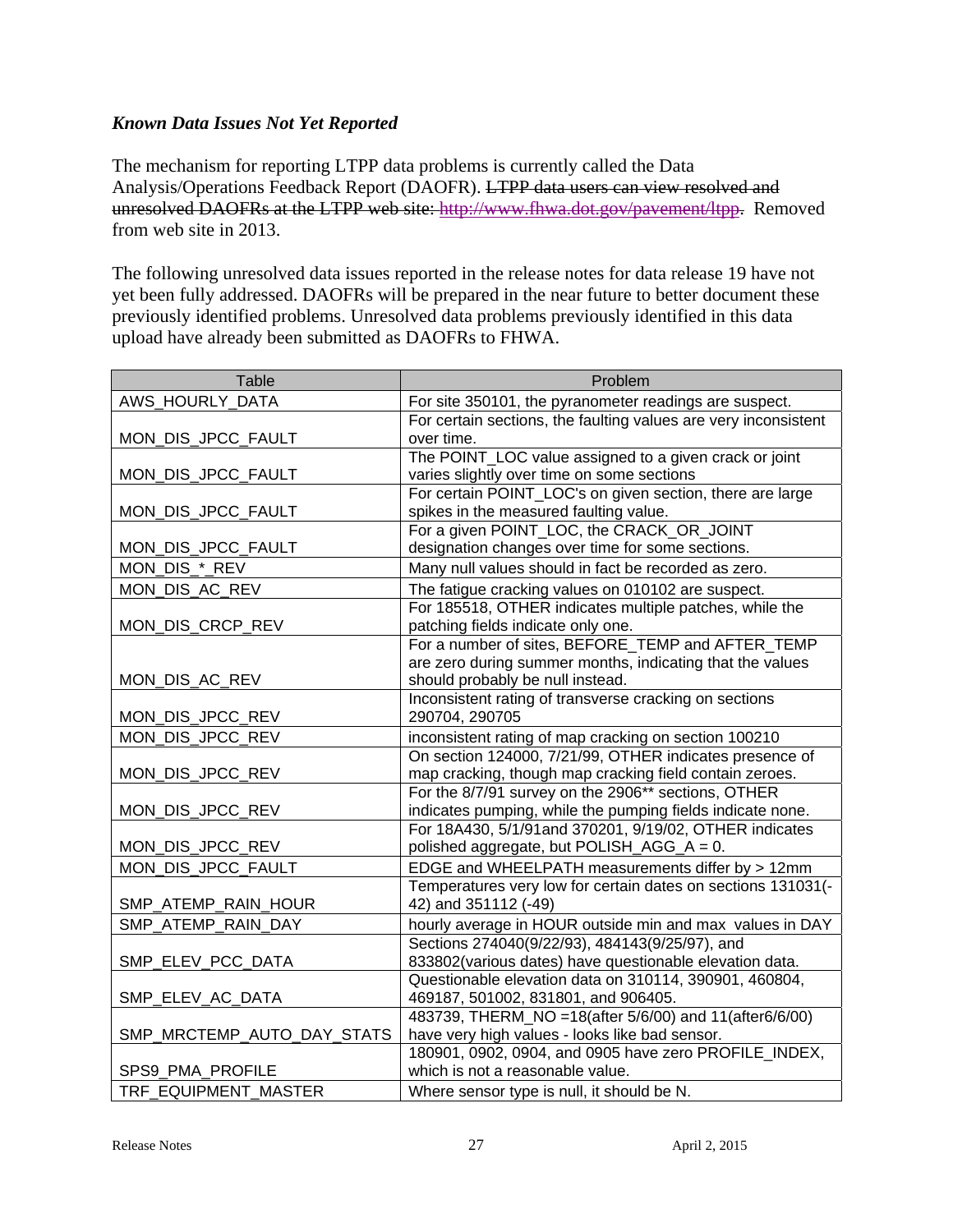| Table          | Problem                                                                                                                                                                                |
|----------------|----------------------------------------------------------------------------------------------------------------------------------------------------------------------------------------|
|                | Sections/layers: 04_1021 layers 6,7; 18_5518 layers 9,10;<br>18_6012, layer 11; 19_3006 layers 5,6; 19_3055 layers 5,6;<br>and section 27_1085 layer 5, do not have matching layers in |
| TST_AC01_LAYER | TST L05B                                                                                                                                                                               |
| Various        | In many TST tables, there are SAMPLE_NO entries that do<br>not have a match in one of the sampling tables.                                                                             |
| Various        | In many TST tables, there are LOC_NO entries that do not<br>have a match in one of the sampling tables.                                                                                |
| TST_AC02       | For many sections, the LAYER_NO reported does not have a<br>match in TST_L05B.                                                                                                         |
| TST AC04       | comments indicate multiple samples, but LOC_NO or<br>SAMPLE_NO are for a single sample.                                                                                                |
| TST AE01       | There are many ASH_CONTENT values over 2, which may<br>indicate the test was not performed properly.                                                                                   |
| TST HOLE LOG   | Many section have holes with locations far outside section<br>boundaries $(+/1 200')$ .                                                                                                |
| TST_HOLE_LOG   | There are many records with negative TRANS_POS, but a<br>LOC_NO not indicative of shoulder testing.                                                                                    |
| TST_HOLE_LOG   | Many of the values in REPL_LOC_NO are not in LOC_NO<br>for that section.                                                                                                               |
| TST HOLE LOG   | For many SPS testing locations, POINT_LOC is within<br>another section according to SPS_PROJECT_STATIONS.                                                                              |

# **Release 19.0**

This was the 19<sup>th</sup> national release of data from the LTPP program. This release contains some revisions to data included in the July 2004 Data Release. This Data Release also includes a new software program, ESALCalc. In addition, several tables have been added to this release and some deleted, as noted, below:

# *Tables Added*

*MON\_T\_PROF\_CROSS\_SLOPE:* This new table contains the elevation of the last data point, relative to the begin point, of manual transverse profile measurements made using the Dipstick device. This allows the transverse profile data to be de-normalized so that the true elevation profile, relative to the outside edge of the pavement lane, may be computed. This table is expected to be fully populated in 2006.

*SMP\_TDR\_MANUAL\_MOISTURE:* This table contains volumetric and gravimetric moisture content computed from dielectric constants interpreted and calculated from manually recorded TDR traces.

*CLM\_VWS\_HUMIDITY\_DAILY, CLM\_VWS\_PRECIP\_DAILY, CLM\_VWS\_TEMP\_DAILY, CLM\_VWS\_WIND\_DAILY:* These four tables were created to mirror similar monthly and annual climatic tables and to allow more selective analysis of the various daily data elements. These tables replace the table CLM\_VWS\_DATA\_DAILY. In addition, all Climatic tables contain data that were recomputed from Level E data provided by a national weather agency.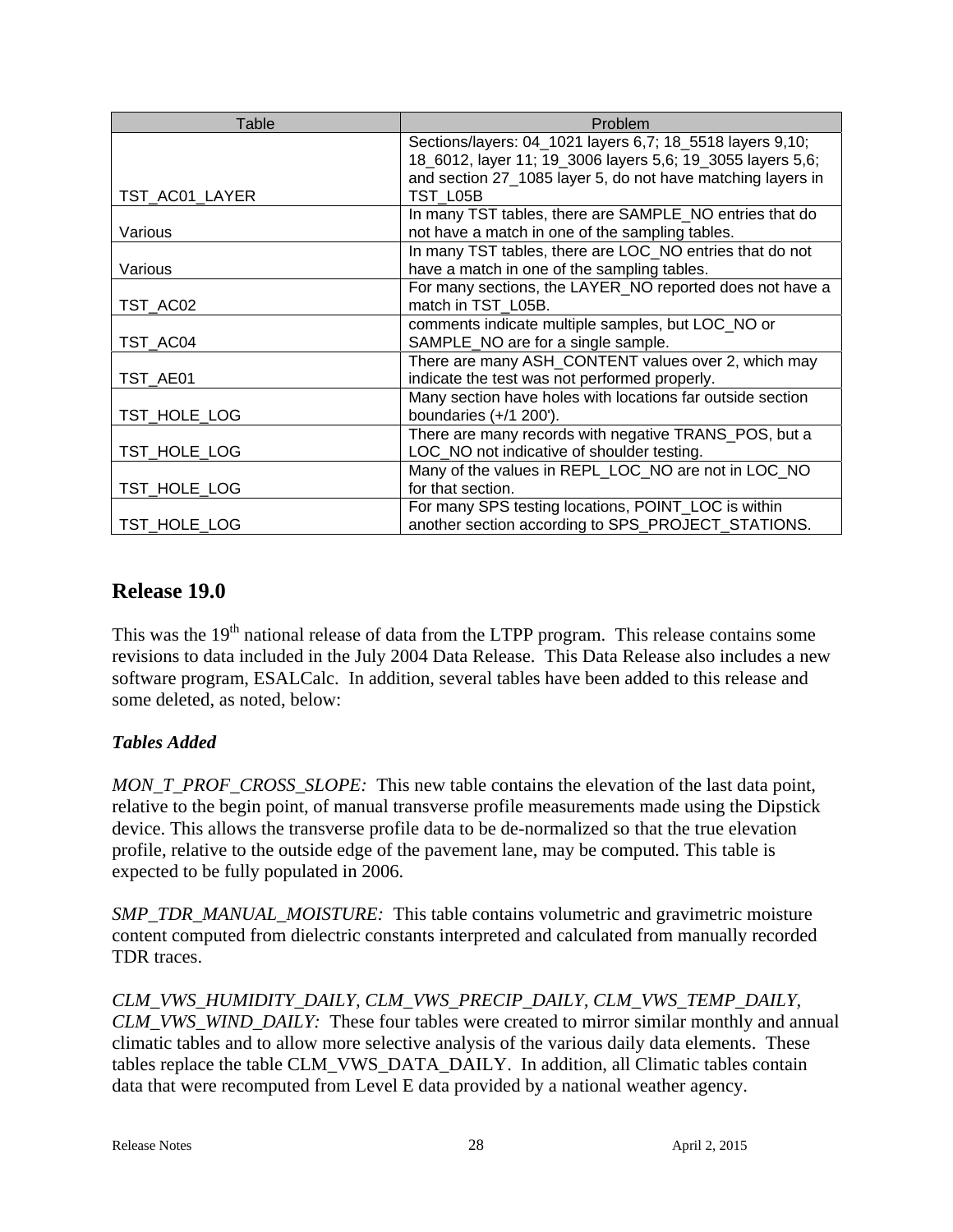#### *RHB\_ACO\_SP\_\* Tables*

Three new Rehabilitation tables were added to this SDR. These tables are used for non-recycled asphalt pavement overlays using SuperPave properties. The tables and their description are listed in the table below:

| <b>SDR Table Name</b> | <b>Contents</b>                                             |
|-----------------------|-------------------------------------------------------------|
| RHB_ACO_SP_AGGR_PROP  | This table contains SuperPave AC overlay aggregate          |
|                       | properties.                                                 |
| RHB ACO SP MIX PROP   | This table contains SuperPave AC overlay mixture properties |
|                       | as placed.                                                  |
| RHB ACO SP PROP       | This table contains SuperPave AC overlay asphalt cement     |
|                       | properties.                                                 |

#### *Tables Removed*

*MON\_T\_PROF\_DEV\_CONFIG:* This table contains information on equipment configuration settings used to capture, digitize, and interpret transverse profile measurements using the photographic and manual dipstick measurement methods. Note that transverse profile measurements based on the photographic method are obtained at the same time as the photographs for the film-based distress interpretations. Since this table provides little information to the data user, it is no longer included in the SDR.

#### *Rehabilitation Tables*

Several Rehabilitation tables were removed from this Data Release since there are no data stored in the tables. Listed below are the tables that have been removed:

RHB\_CMRAP\_COMBINED\_AGG RHB\_CMRAP\_LAB\_AGED\_AC RHB\_CRACK\_SEAT\_PCC RHB\_PCCO\_STEEL RHB\_PRESSURE\_RELIEF RHB\_RCYPCC\_COMBINED\_AGGR RHB\_RCYPCC\_CONSTRUCTION RHB\_RCYPCC\_JOINT RHB\_RCYPCC\_MIXTURE RHB\_RCYPCC\_NEW\_AGGR RHB\_RCYPCC\_STEEL RHB\_RCYPCC\_STRENGTH

#### *SPS Tables*

Several SPS tables were removed from this Data Release since there are no data stored in the tables. Listed below are the tables that have been removed: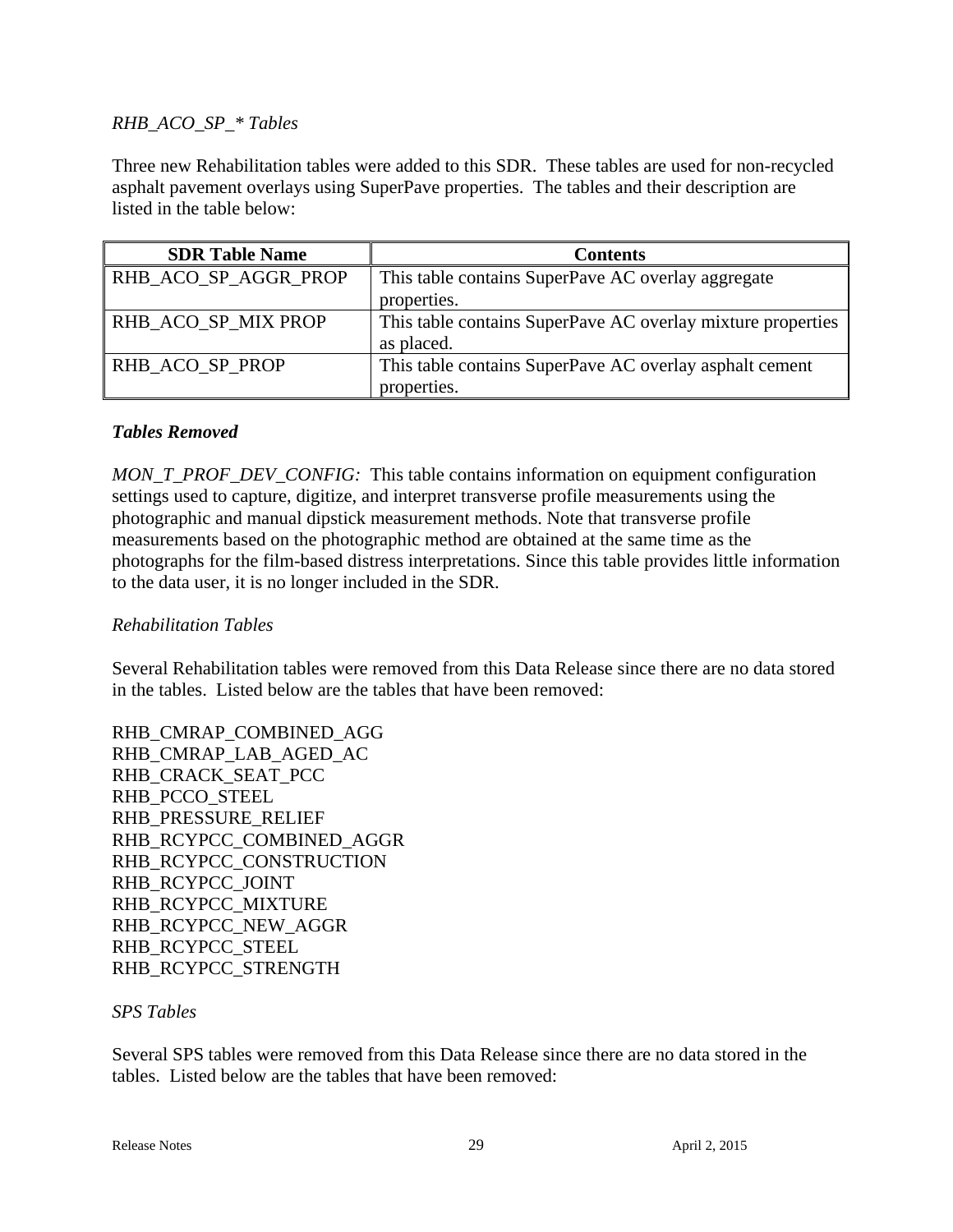SPS4\_TRANSIENT\_GENERAL SPS4\_TRANSIENT\_MEASURE SPS6\_TRANSFER\_EFFICIENCY SPS7\_LOAD\_TRANSFER SPS7\_PCC\_CRACK\_SEAL SPS7\_ TRANSFER\_EFFICIENCY SPS7\_UNDERSEALING SPS8\_PCC\_FULL\_DEPTH SPS9\_AC\_PATCHES SPS9\_DIAMOND\_GRIND SPS9\_PCC\_JOINT\_RESEAL SPS9\_RUT\_LEVEL\_UP SPS9\_UNDERSEALING

*TST\_SC06:* This table was intended to contain measurements of excess asphalt in bituminous mixtures obtained by using a loaded wheel and sand cohesion. Although the table structure exists, no data for this test were ever loaded into the database. Since this table is empty, it is not included in the SDR.

*TST\_SC13:* This table was intended to contain measurements of the polish value of aggregates used in chip seals applied to SPS-3 sections only. Although the table structure exists, no data for this test were ever loaded into the database. Since this table is empty, it is not included in the SDR.

*TRF\_MONITOR\_BASIC\_INFO:* This table has been replaced by outputs from the ESALCalc software.

#### *Other Additions to Release 19.0*

#### *ESALCalc Software*

A computer program called ESALCalc is included in the January 2005 SDR. This software will compute annual ESAL estimates from traffic monitoring data and pavement structure data. A manual is included with the software.

#### *Restructuring of Data Modules and CD Contents*

Two data modules had to be restructured due to database size limitations in Microsoft<sup>®</sup> Access 2000. The Climate module was split into three databases: Climate\_Daily\_Humid\_Precip, Climate Daily Temp\_Wind, and Climate Summary Data. The two Climate Daily \* databases contain daily tables, while the Climate\_Summary\_Data database contains monthly, annual, and all other Climate tables.

The Seasonal Monitoring Program (SMP) module was divided into two new databases: Seasonal\_Monitoring and Seasonal\_Monitoring\_TDR\_Meas. The time-domain reflectometry (TDR) measurement tables are in the Seasonal\_Monitoring\_TDR\_Meas database, while all other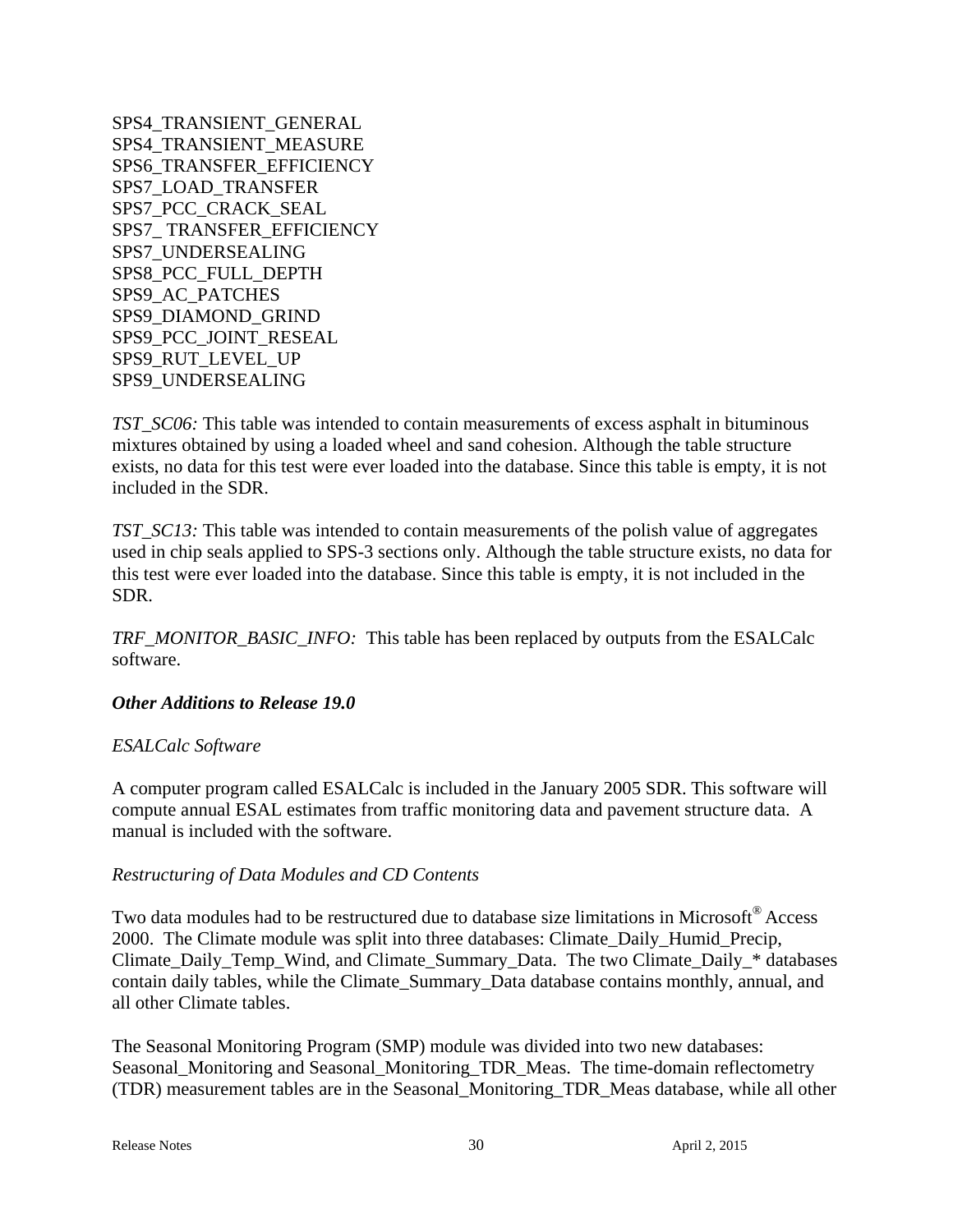SMP tables are in the Seasonal\_Monitoring database.

In addition, the data modules had to be rearranged on CDs 1 and 2. The SMP and Backcalculation modules were added to CD 2, which also contains FWD Measurements. This CD has been renamed "Seasonal Monitoring and Deflection". CD 1 remains the same, minus the SMP and Backcalculation modules. CD 1 is referred to as the "Primary Data Set".

### *Issues Identified Since Release 18.0*

Below is a table that describes data issues found during a review of the July 2004 Data Release. Data analysts should review this list when performing research.

| <b>Table</b>       | <b>Issue</b>                                               |
|--------------------|------------------------------------------------------------|
| AWS_HOURLY_DATA    | For site 350101, the pyranometer readings are suspect.     |
|                    | The TRAFFIC_RS field is not populated correctly for some   |
| EXPERIMENT_SECTION | records.                                                   |
|                    | For certain sections, the faulting values are very         |
| MON_DIS_JPCC_FAULT | inconsistent over time.                                    |
|                    | The POINT_LOC value assigned to a given crack or joint     |
| MON_DIS_JPCC_FAULT | varies slightly over time on some sections.                |
|                    | For certain POINT_LOC's on given section, there are large  |
| MON_DIS_JPCC_FAULT | spikes in the measured faulting value.                     |
|                    | For a given POINT_LOC, the CRACK_OR_JOINT                  |
| MON_DIS_JPCC_FAULT | designation changes over time for some sections.           |
| MON_DIS_*_REV      | Many null values should, in fact, be recorded as zero.     |
| MON_DIS_AC_REV     | The fatigue cracking values on 010102 are suspect.         |
|                    | For 185518, OTHER indicates multiple patches, while the    |
| MON_DIS_CRCP_REV   | patching fields indicate only one.                         |
|                    | For a number of sites, BEFORE_TEMP and                     |
|                    | AFTER_TEMP are zero during summer months, indicating       |
| MON_DIS_AC_REV     | that the values should probably be null instead.           |
|                    | On section 485328, $1/22/01$ , PHOTO_VIDEO = P, but        |
| MON_DIS_CRCP_REV   | comments indicate no pictures obtained.                    |
|                    | 485274, 2/11/97 has LONG_JOINT_SEAL_NO = 0,                |
| MON_DIS_CRCP_REV   | $LONG_JOIN_SEAL_DAM_L > 0.$                                |
|                    | Inconsistent rating of transverse cracking on sections     |
| MON_DIS_JPCC_REV   | 290704, 290705.                                            |
|                    | For a number of surveys on various sites, the number of    |
| MON_DIS_JPCC_REV   | map cracking areas is zero, but the area is non-zero.      |
| MON_DIS_JPCC_REV   | Inconsistent rating of map cracking on section 100210.     |
|                    | On section 124000, 7/21/99, OTHER indicates presence of    |
| MON_DIS_JPCC_REV   | map cracking, though map cracking field contains zeroes.   |
|                    | For 313033, 11/16/99 and 290605, 7/20/95,                  |
| MON_DIS_JPCC_REV   | PUMPING_NO = $0$ while PUMPING_L > 0.                      |
|                    | For the 8/7/91 survey on the 2906** sections, OTHER        |
| MON_DIS_JPCC_REV   | indicates pumping, while the pumping fields indicate none. |

Release Notes 31 April 2, 2015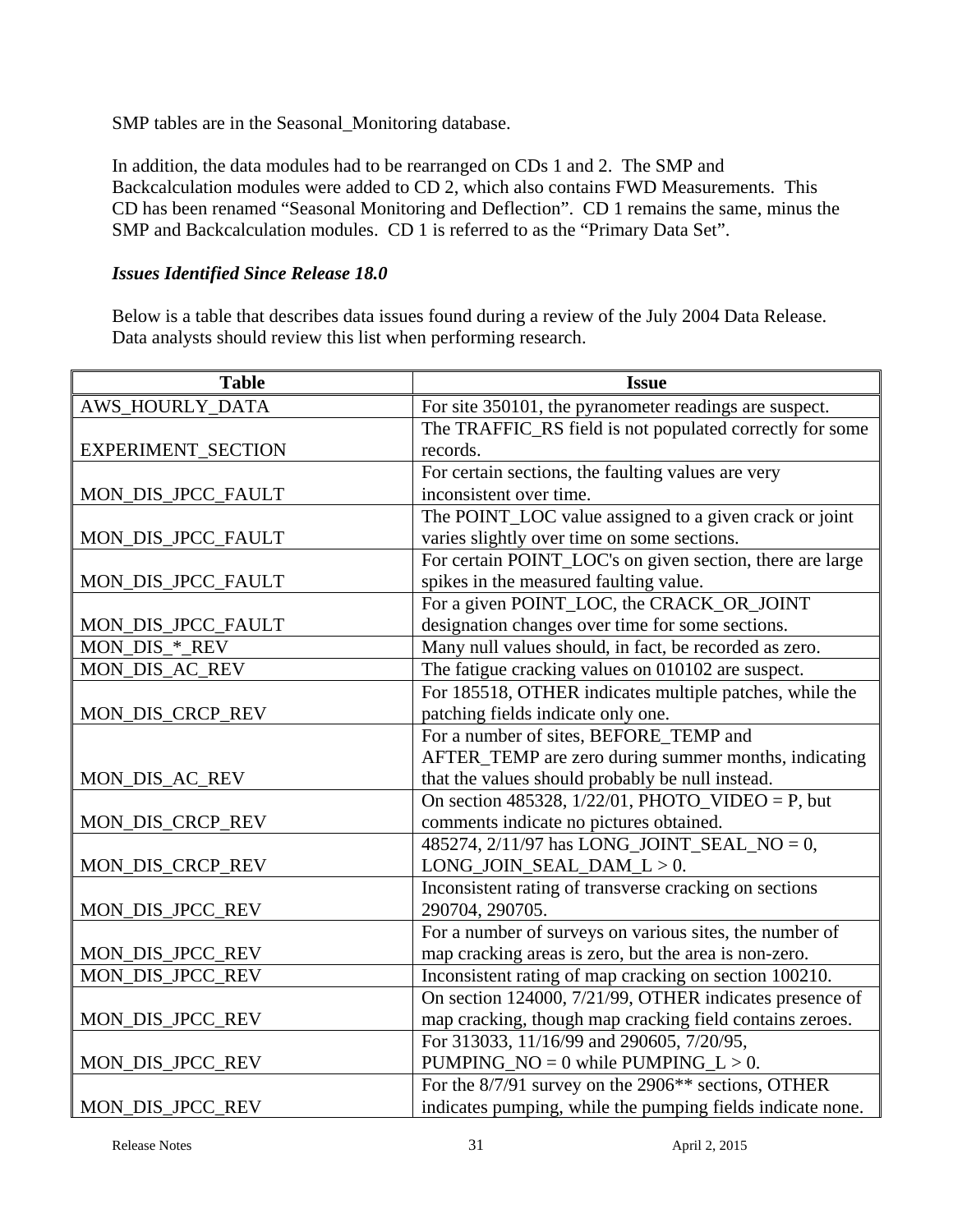| <b>Table</b>               | <b>Issue</b>                                                       |
|----------------------------|--------------------------------------------------------------------|
|                            | For 18A430, 5/1/91and 370201, 9/19/02, OTHER indicates             |
| MON_DIS_JPCC_REV           | polished aggregate, but POLISH_AGG_A = $0$ .                       |
|                            | EDGE and WHEELPATH measurements differ by >                        |
| MON_DIS_JPCC_FAULT         | 12mm.                                                              |
|                            | Various fault values are entered to 0.1mm, but the device is       |
| SMP_JOINT_FAULT            | supposed to read to 1mm only.                                      |
|                            | Temperatures very low for certain dates on sections                |
| SMP_ATEMP_RAIN_HOUR        | 131031(-42) and 351112 (-49).                                      |
|                            | Hourly average in HOUR outside min and max values in               |
| SMP_ATEMP_RAIN_DAY         | DAY.                                                               |
|                            | Sections 274040 (9/22/93), 484143 (9/25/97), and 833802            |
| SMP_ELEV_PCC_DATA          | (various dates) have questionable elevation data.                  |
|                            | Questionable elevation data on 310114, 390901, 460804,             |
| SMP_ELEV_AC_DATA           | 469187, 501002, 831801, and 906405.                                |
|                            | 483739 (2/15/97) has null daily values where there is              |
| SMP_ATEMP_RAIN_DAY         | sufficient info in the hourly table $(>20$ hours) to calculate it. |
|                            | 483739, THERM_NO = 18(after 5/6/00) and 11(after6/6/00)            |
| SMP_MRCTEMP_AUTO_DAY_STATS | have very high values - looks like bad sensor.                     |
|                            | 180901, 0902, 0904, and 0905 have zero                             |
| SPS9_PMA_PROFILE           | PROFILE_INDEX, which is not a reasonable value.                    |
| TRF_EQUIPMENT_MASTER       | Where sensor type is null, it should be N.                         |
|                            | 460901, FIELD_SET = 1 has multiple construction                    |
|                            | numbers associated with it - which can cause incorrect CN          |
| TST_HOLE_LOG               | assignment.                                                        |
|                            | 089020, FIELD_LAYER_NO = 4 has an average thickness                |
| TST_AC01                   | of zero.                                                           |
|                            | 2606** layers 4, 5, 6, 260902 layers 5, 6, 7, 469197 layer 5,      |
|                            | and 511423 layer 6 do not have matching layers in                  |
| TST_AC01_LAYER             | TST L05B.                                                          |
|                            | For 18A959, there are records with FIELD_LAYER_NO =                |
| TST_AC01_LAYER             | 1 (which would be subgrade).                                       |
|                            | In many TST tables, there are SAMPLE_NO entries that do            |
| Various                    | not have a match in one of the sampling tables.                    |
|                            | In many TST tables, there are LOC_NO entries that do not           |
| Various                    | have a match in one of the sampling tables.                        |
|                            | In many TST tables, there are LAYER_NO entries that do             |
| Various                    | not have a match in TST_L05B.                                      |
|                            | Some records in TST_AE03, PC03, PC06,                              |
|                            | SS01_UG01_UG02, SS04_UG08, UG04_SS03, and                          |
|                            | UG05_SS05 have test results reported for layers                    |
|                            | inappropriate for the test type (bound layers for unbound          |
| Various                    | tests, $etc$ ).                                                    |
|                            | Comments indicate multiple samples, but LOC_NO or                  |
| TST_AC04                   | SAMPLE_NO are for a single sample.                                 |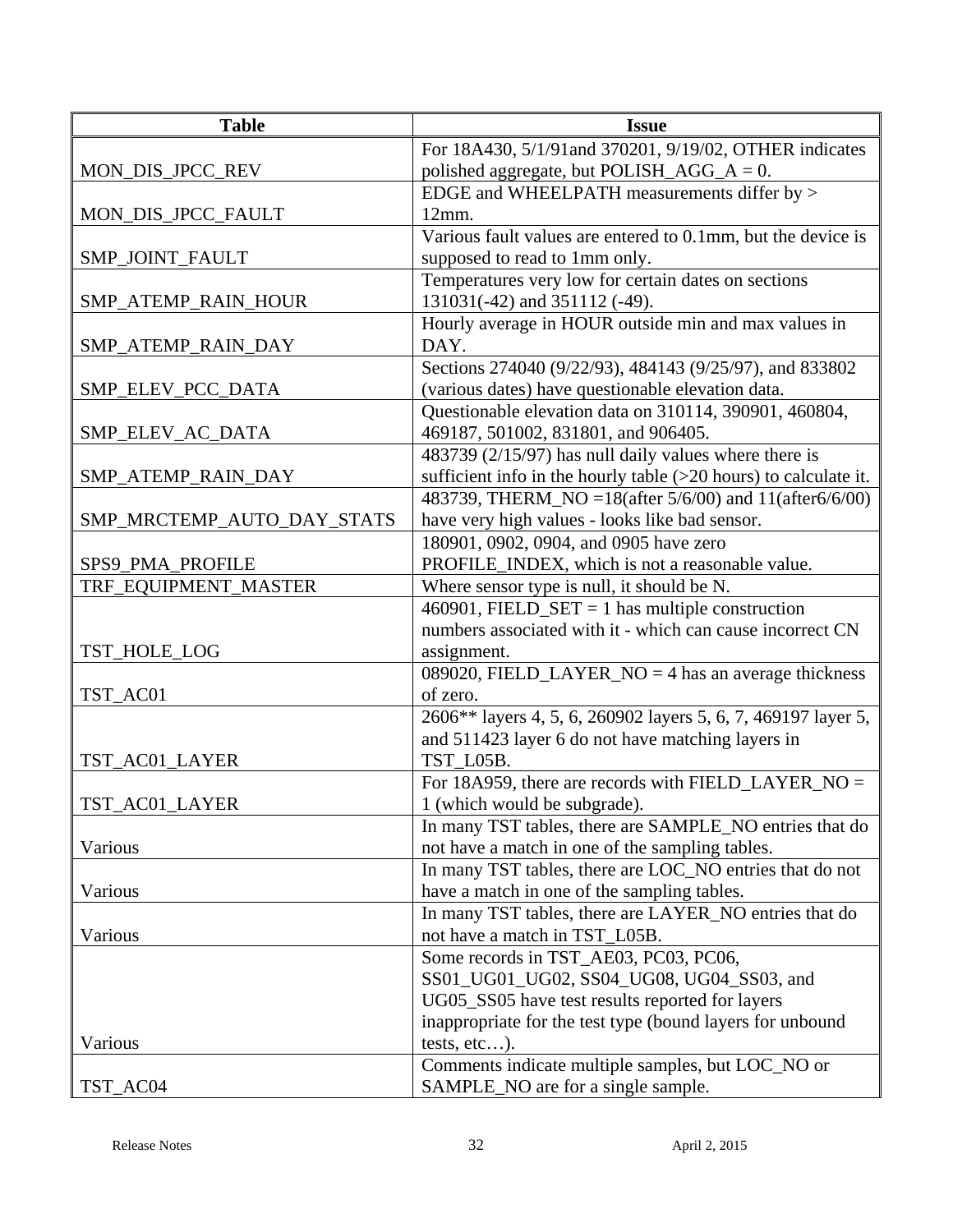| <b>Table</b> | <b>Issue</b>                                                |
|--------------|-------------------------------------------------------------|
|              | There are many ASH_CONTENT values over 2, which             |
| TST_AE01     | may indicate the test was not done properly.                |
|              | Many sections have holes with locations far outside section |
| TST_HOLE_LOG | boundaries $(+/- 200')$ .                                   |
|              | There are many records with negative TRANS_POS, but a       |
| TST_HOLE_LOG | LOC_NO not indicative of shoulder testing.                  |
|              | Many of the values in REPL_LOC_NO are not in LOC_NO         |
| TST_HOLE_LOG | for that section.                                           |
|              | For many SPS testing locations, POINT_LOC is within         |
| TST_HOLE_LOG | another section according to SPS_PROJECT_STATIONS.          |
|              | Several records have inconsistent LAYER TYPE and            |
| TST L05B     | DESCRIPTION.                                                |

# **Release 18.0**

This was the 18th national release of data from the LTPP program. This release contains some revisions to data included in the January 2004 Data Release. New tables included for the first time in this release and updates are noted in the following:

# *Ground Penetrating Radar Module*

In 2003, Ground Penetrating Radar (GPR) measurements were performed on a subset of LTPP sections to provide an estimate of layer thickness variations within the monitoring portion of the test section. The measurements were performed on all SPS-1 project sites still in-service at the time. Measurements were also performed on one selected SPS-2, and SPS-5, and SPS-6 project site. The results of the measurements are stored in the GPR data module. Listed below are the tables and a brief description of each:

| <b>SDR Table Name</b>  | <b>Contents</b>                                                |
|------------------------|----------------------------------------------------------------|
| <b>GPR_MASTER</b>      | One record is included in GPR MASTER for each                  |
|                        | measurement pass on a test section. Typically there are two    |
|                        | measurement passes on a test section.                          |
| <b>GPR THICK POINT</b> | This table contains the results of the thickness               |
|                        | interpretations from the GPR measurements.                     |
| <b>GPR THICK SECT</b>  | This table contains statistics on the thickness and dielectric |
|                        | constant from data contained in the GPR THICK POINT            |
|                        | table whose stations fall inside the monitoring portion of the |
|                        | test section.                                                  |
| <b>GPR LINK LAYER</b>  | This table provides a link between pavement layers             |
|                        | identified in the GPR measurements and pavement layers         |
|                        | identified by other means. It is not possible to identify      |
|                        | layers with similar material properties with GPR               |
|                        | measurements. To analyze GPR data, multiple layers in the      |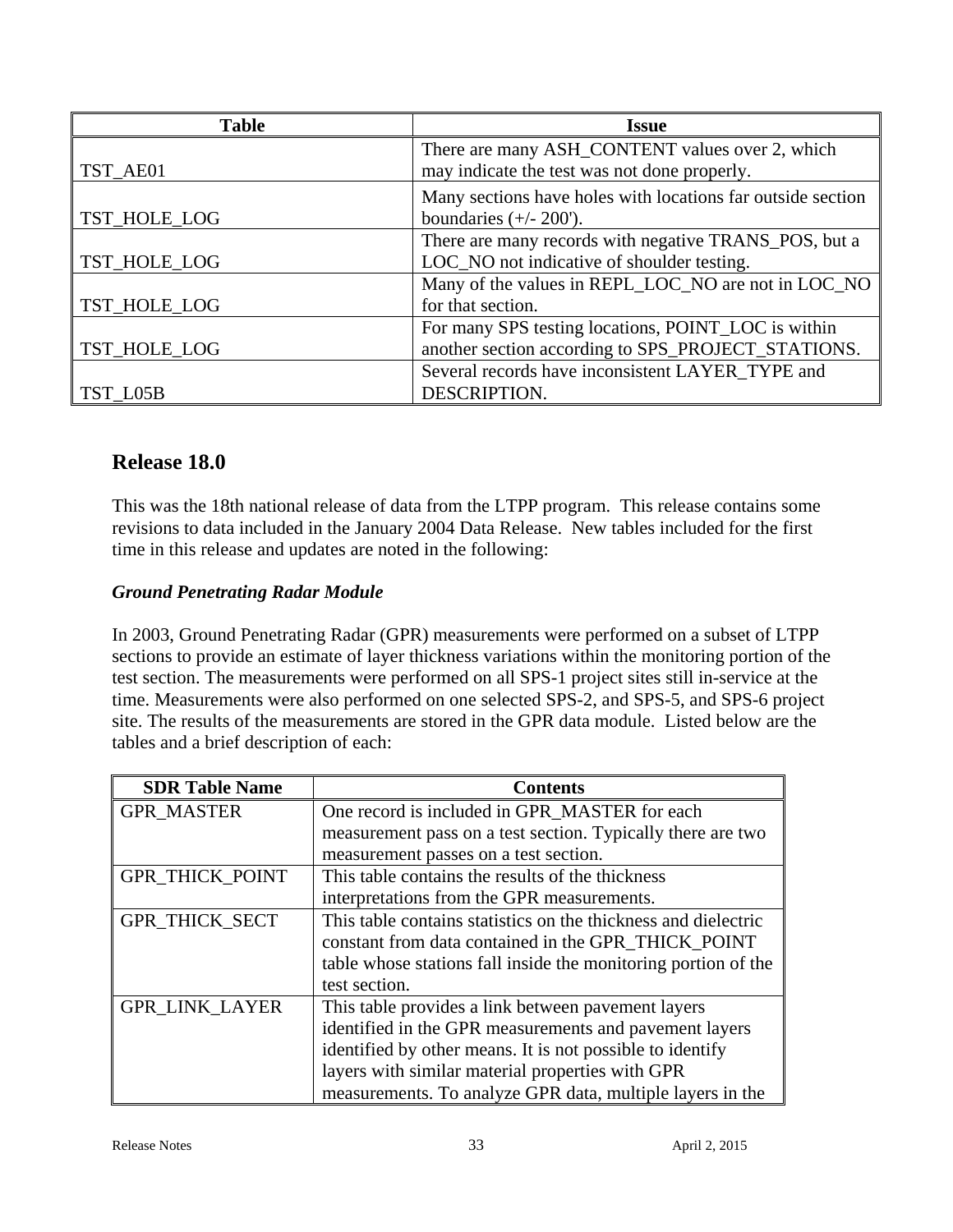| <b>SDR Table Name</b> | <b>Contents</b>                                                     |
|-----------------------|---------------------------------------------------------------------|
|                       | physical pavement structure can be combined into a single<br>laver. |

#### *Drainage Inspection Tables*

Three new tables were added to the Monitoring module containing data information on the condition of the edge drain systems installed at the SPS-1, and -6 projects. In the future, tables may be added for other drainage feature evaluations. Listed below are the tables and a brief description of each:

| <b>SDR Table Name</b>   | <b>Contents</b>                                       |
|-------------------------|-------------------------------------------------------|
| <b>MON DRAIN MASTER</b> | This table contains information on the permanent      |
|                         | features of the edge drain system and the location of |
|                         | the lateral openings.                                 |
| MON_DRAIN_CONDITION     | This table contains information regarding the         |
|                         | condition of the lateral openings and the area around |
|                         | the lateral openings at the time of inspection.       |
| MON DRAIN INSPECT       | This table contains information on the results of the |
|                         | video edge drain inspection.                          |

*TST\_UNBOUND\_SPEC\_GRAV:* This table contains the specific gravity of unbound base and subgrade materials. Since this test was not specified in the original material test guidelines for LTPP sections, data are only available for a subset of test sections. The current source of this data is from resilient modulus tests performed by one of the LTPP contract laboratories. Although not required, that laboratory contractor included this measurement in their test results. Test data are currently available for test sections in the North Atlantic and Southern Regions. Depending on budget constraints, it is planned to obtain these measurements from SPS project sites in the future. There are no plans to obtain this data from other GPS test sections. This table is currently undergoing population and not all of the available data have been entered.

# *Climate Data*

This release contains a major data update to the Climatic module covering the period from 1997 to 2002. Additions and corrections were made to the CLM\_SITE\_VWS\_LINK table to add links for test sections and SPS projects missing in the previous data releases. The QC on the CLM tables was run with a "no manual upgrade" policy. A very small percentage of records failed one or more checks and were left in the database with a non-level E RECORD\_STATUS.

# *Data Dictionary and Codes*

This data release contains a major revision to the data dictionary contained in the LTPPDD table and the codes contained in the CODES table. Some of the revisions included removing fields no longer needed, modifying field descriptions, updating the field indicating the data sheet used to record the data, and adding missing codes.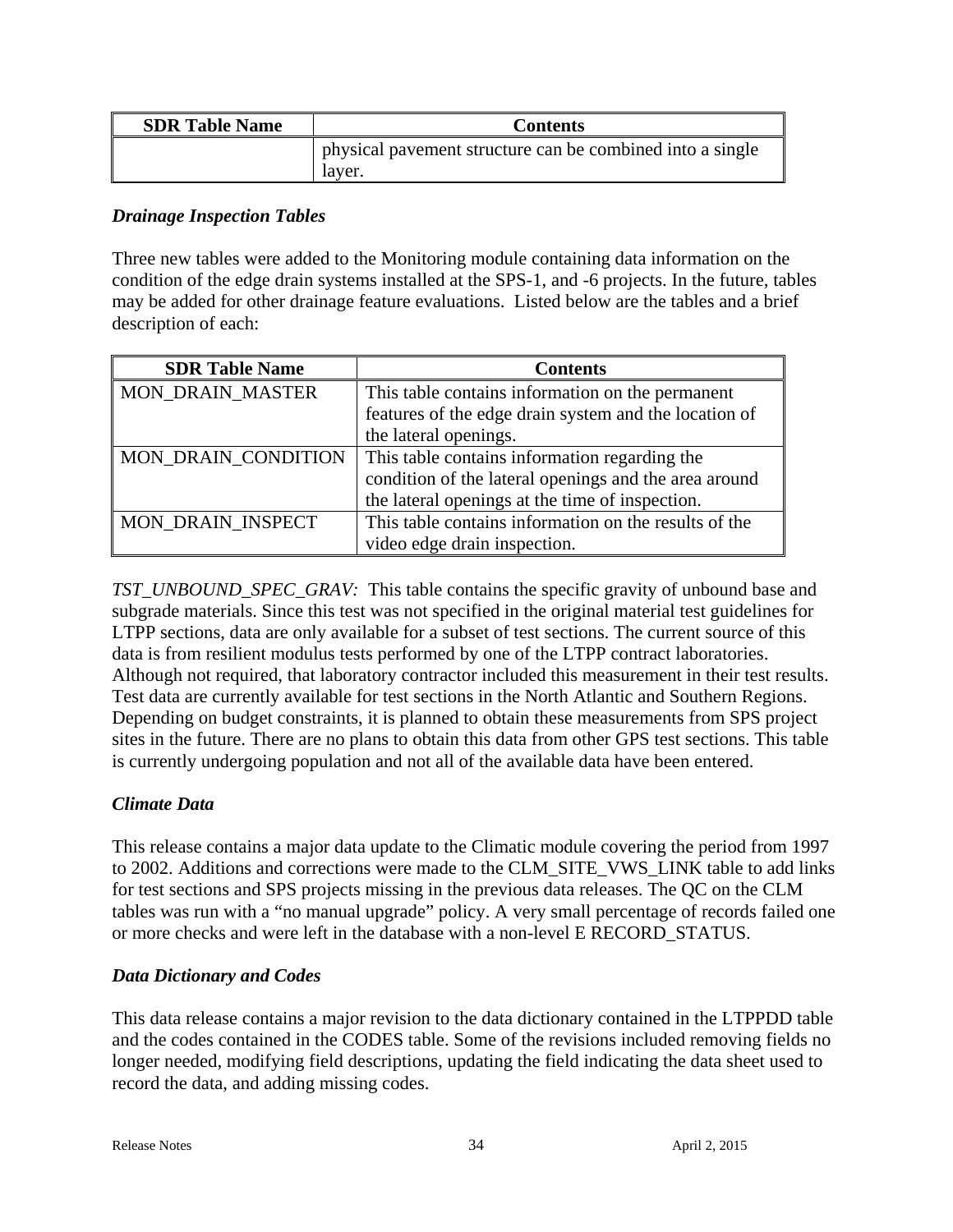# *Tables Removed*

Three tables that were included in previous releases were removed from this release. TST\_L06 and TST\_L07, which contained the sample disposal record for AC and PCC specimens, were removed since they contained information of little use to a data analyst. The table SMP\_WATERTAB\_DEPTH\_AUTO was also excluded since there was no data in the table, and no data is expected in the future.

# **Release 17.0**

Data Release 17.0 was made available in January 2004. This release contains some revisions to data included in the July 2003 Data Release. No changes or updates have been made to data in the climatic and dynamic load response modules.

# *SuperPave Asphalt Binder and Mixture Tests*

Data Release 17 contains, for the first time, the data from SuperPave-related asphalt binders and mixtures. This data includes test results from the dynamic shear rheometer, bending beam rheometer, direct tension, gyratory compaction, and volumetric and gravimetric properties of gyratory compacted specimens. This data represents only a partial set of available data. LTPP contractors are still in the process of entering these data and resolving errors. More data are expected to be included in Release 18. Data users are encouraged to contact LTPP Customer Service with questions or problems that they may find in the contents of these new tables.

| <b>SDR Table Name</b> | <b>Contents</b>                                         |
|-----------------------|---------------------------------------------------------|
| <b>TST LINK LAYER</b> | Links between TST_ID and layers in TST_L05B             |
| TST_LINK_SAMPLE       | Links between TST_ID and samples in                     |
|                       | TST SAMPLE LOG                                          |
| TST_AE07_MASTER       | Sample and configuration information for Dynamic Shear  |
|                       | Rheometer (DSR) test                                    |
| TST_AE07_DATA         | Data from Dynamic Shear Rheometer (DSR) test            |
| TST_AE08_MASTER       | Sample and configuration information for Bending Beam   |
|                       | Rheometer (BBR) test                                    |
| TST AE08 DATA         | Data from Bending Beam Rheometer (BBR) test             |
| TST_AE09_MASTER       | Sample and configuration information for Direct Tension |
|                       | (DT) test                                               |
| TST_AE09_DATA         | Data from Direct Tension (DT) test                      |
| TST_SP01_MASTER       | Sample and configuration information for gyratory       |
|                       | compaction test                                         |
| TST_SP01_DATA         | Data from gyratory compaction test                      |
| TST SP02              | Asphalt mix volumetric and gravimetric information      |

To store these data, the following eleven tables were added to the material test module (TST).

Since some of these tests represent samples of materials used in more than one layer on multiple test sections, a field named TST\_ID is used as primary key in these tables to link material test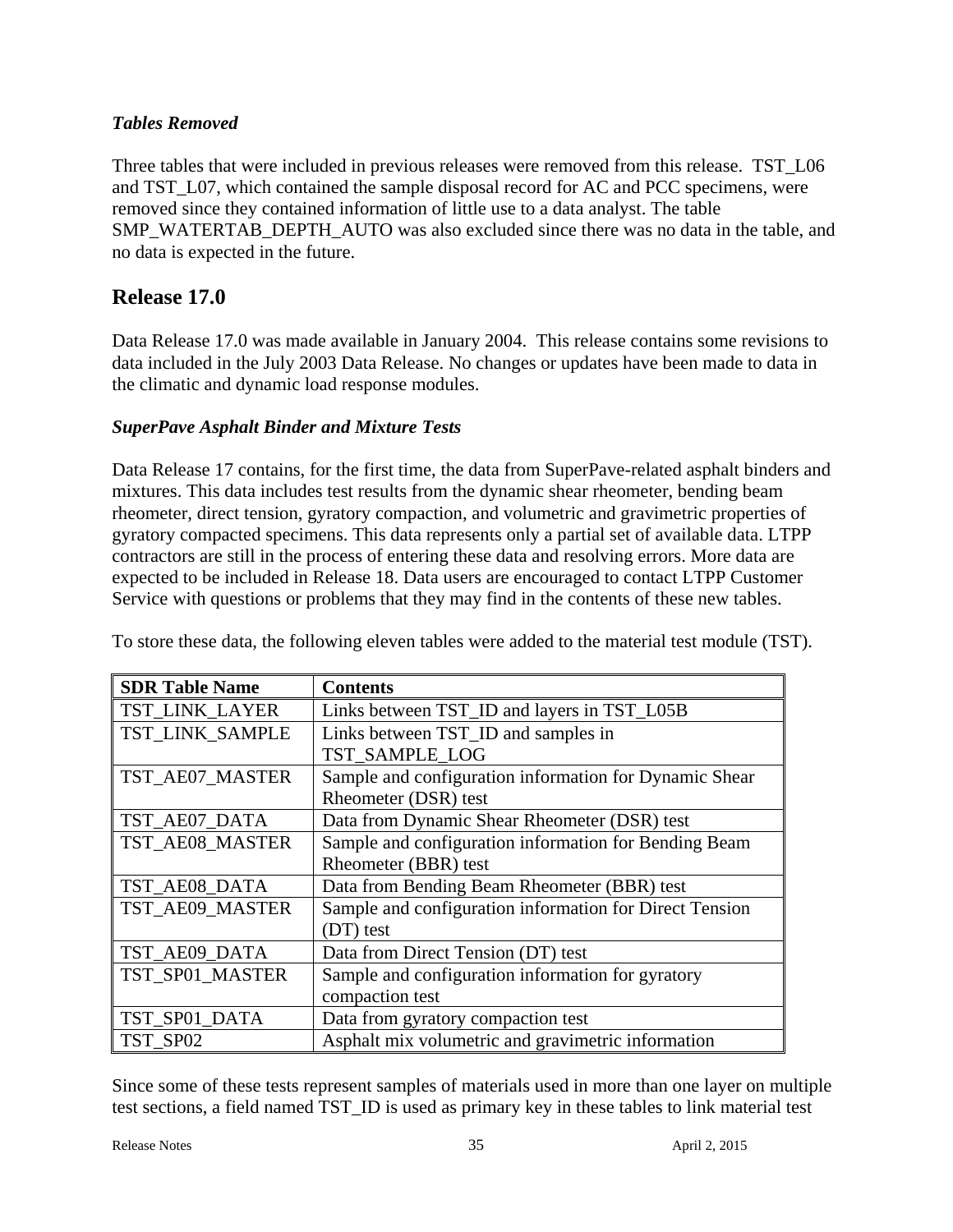results to test sections and pavement layers. The TST\_LINK\_LAYER table provides a linkage between TST\_ID and test sections and pavement layers in the TST\_L05B table, using the fields STATE\_CODE, SHRP\_ID, CONSTRUCTION\_NO, and LAYER\_NO. The TST\_LINK\_SAMPLE table provides linkage between TST\_ID and material sampling information contained in TST\_SAMPLE\_LOG using the fields STATE\_CODE, SHRP\_ID, FIELD\_NO and SAMPLE\_NO.

# *Supplemental Test Section QC*

This is the first data release that includes the results of quality checks on data from supplemental test sections constructed on the Specific Pavement Studies sites. The RECORD\_STATUS field in records for supplemental test sections should now be populated as it is for other test sections. Although the majority of the new checks worked as expected, data users may find some anomalies that have not been corrected. Please contact LTPP Customer Service with questions or issues related to supplemental section QC.

# *SPS 9 Construction Data*

SPS-9 construction data was first released in the July 2003 data release. Work continues on entering SPS-9 construction data to the SPS module.

# *Traffic Monitoring Data*

Processing of traffic monitoring data collected between 1999 and 2002 has been substantially completed. Work continues on loading and resolving errors in "problem" data sets from this time period. More traffic monitoring data is expected to be available in the next data release.

# *Distress Data*

Distress data processed by version 1.0 of the Padias software is being reprocessed with version 4.2 of the software. Distress survey records that have been migrated to the MON\_DIS\_PADIAS42 tables over the past several data releases have been removed from the MON DIS PADIAS tables.

# **Release 16.0**

Data Release 16.0 was available in July 2003. This release contains some revisions to data included in the January 2003 Data Release and includes new pavement monitoring, construction and materials test data collected through May 2003.

One new table, TRF\_MONITOR\_LTPP\_LN, was added to the Traffic module for this release. Another table, TRF\_MONITOR\_AXLE\_DISTRIB, was restructured. The old TRF\_MONITOR\_AXLE\_DISTRIB table was structured as one record per axle type per weight bin or 160 records per site per year. All bins and all axle types are present for every site (even some without weight data). The new TRF\_MONITOR\_AXLE\_DISTRIB has one record per